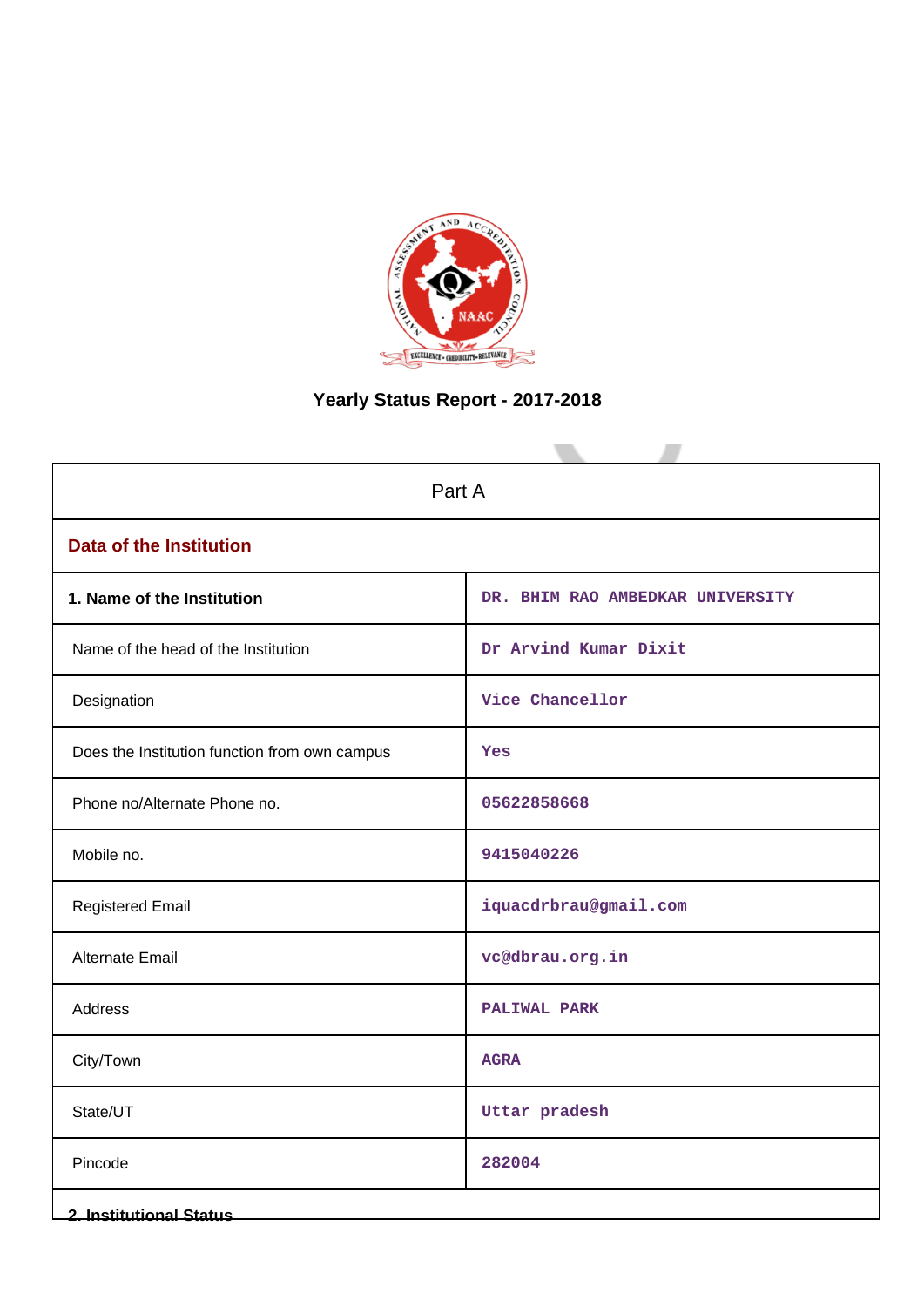|            | University                                                               |                                                |             | <b>State</b>                                    |                    |                  |  |
|------------|--------------------------------------------------------------------------|------------------------------------------------|-------------|-------------------------------------------------|--------------------|------------------|--|
|            | Type of Institution                                                      |                                                |             | Co-education                                    |                    |                  |  |
|            | Location                                                                 |                                                |             | Urban                                           |                    |                  |  |
|            | <b>Financial Status</b>                                                  |                                                |             | state                                           |                    |                  |  |
|            |                                                                          | Name of the IQAC co-ordinator/Director         |             | PROF. AJAY TANEJA                               |                    |                  |  |
|            | Phone no/Alternate Phone no.                                             |                                                |             | 05622858668                                     |                    |                  |  |
| Mobile no. |                                                                          |                                                | 9897476288  |                                                 |                    |                  |  |
|            | <b>Registered Email</b>                                                  |                                                |             | iquacdrbrau@gmail.com                           |                    |                  |  |
|            | Alternate Email                                                          |                                                |             | ataneja5@hotmail.com                            |                    |                  |  |
|            | 3. Website Address                                                       |                                                |             |                                                 |                    |                  |  |
|            |                                                                          | Web-link of the AQAR: (Previous Academic Year) |             | http://www.dbrau.org.in/IQAC.aspx               |                    |                  |  |
|            | 4. Whether Academic Calendar prepared during<br>the year                 |                                                |             | Yes                                             |                    |                  |  |
|            | if yes, whether it is uploaded in the institutional website:<br>Weblink: |                                                |             | http://dbrau.org.in/attachment/scan0035<br>.pdf |                    |                  |  |
|            | <b>5. Accrediation Details</b>                                           |                                                |             |                                                 |                    |                  |  |
|            |                                                                          |                                                |             |                                                 |                    |                  |  |
|            | Cycle                                                                    | Grade                                          | <b>CGPA</b> | Year of                                         | Validity           |                  |  |
|            |                                                                          |                                                |             | Accrediation                                    | <b>Pariod From</b> | <b>Pariod To</b> |  |

| $\sim$ , $\sim$ . $\sim$ | <b>Prov</b> | <u>         v v i v v </u><br>ו שעו<br>$"$ under |              |                   |                   |
|--------------------------|-------------|--------------------------------------------------|--------------|-------------------|-------------------|
|                          |             |                                                  | Accrediation | Period From       | Period To         |
|                          | B++         | 2.79                                             | 2017         | $02 - May - 2017$ | $01 - May - 2022$ |
|                          |             |                                                  |              |                   |                   |

### **6. Date of Establishment of IQAC** 24-Oct-2011

## **7. Internal Quality Assurance System**

| Quality initiatives by IQAC during the year for promoting quality culture |                   |                                       |  |  |  |  |
|---------------------------------------------------------------------------|-------------------|---------------------------------------|--|--|--|--|
| Item / Title of the quality initiative by<br>IQAC.                        | Date & Duration   | Number of participants/ beneficiaries |  |  |  |  |
| nil                                                                       | $01 - Ju1 - 2017$ |                                       |  |  |  |  |
| No Files Uploaded !!!                                                     |                   |                                       |  |  |  |  |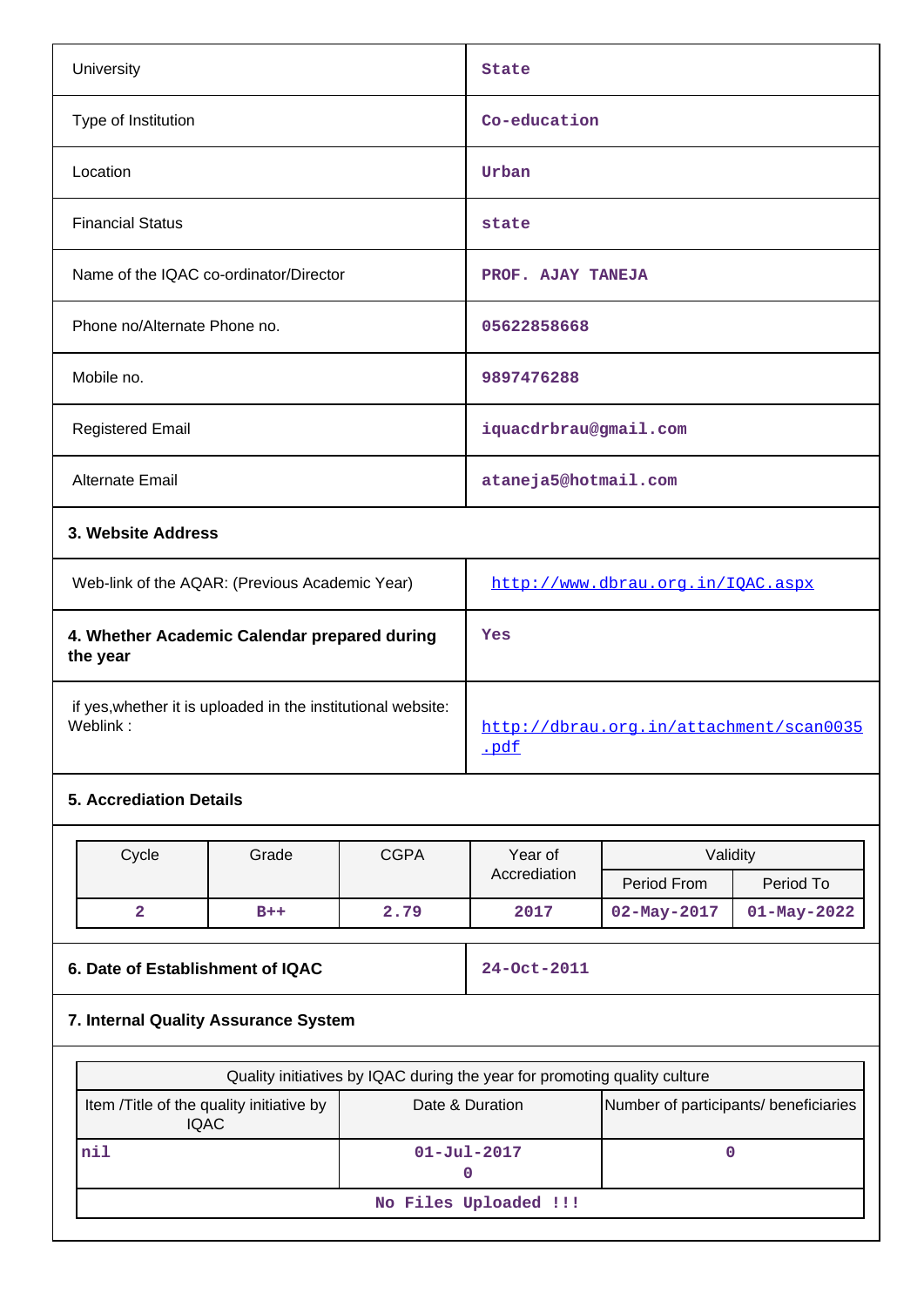### **8. Provide the list of Special Status conferred by Central/ State Government-UGC/CSIR/DST/DBT/ICMR/TEQIP/World Bank/CPE of UGC etc.**

| Institution/Departmen<br>t/Faculty                                                                                                                                                                                                                                                                                                                                          | Scheme                                                                                                                                                               |           | <b>Funding Agency</b>                                              | Year of award with<br>duration | Amount      |  |  |  |
|-----------------------------------------------------------------------------------------------------------------------------------------------------------------------------------------------------------------------------------------------------------------------------------------------------------------------------------------------------------------------------|----------------------------------------------------------------------------------------------------------------------------------------------------------------------|-----------|--------------------------------------------------------------------|--------------------------------|-------------|--|--|--|
| <b>TET</b>                                                                                                                                                                                                                                                                                                                                                                  | <b>TEQIP</b>                                                                                                                                                         |           | <b>MHRD</b>                                                        | 2017<br>0                      | $\mathbf 0$ |  |  |  |
|                                                                                                                                                                                                                                                                                                                                                                             |                                                                                                                                                                      |           | View File                                                          |                                |             |  |  |  |
| 9. Whether composition of IQAC as per latest<br><b>NAAC</b> guidelines:                                                                                                                                                                                                                                                                                                     |                                                                                                                                                                      |           | Yes                                                                |                                |             |  |  |  |
| Upload latest notification of formation of IQAC                                                                                                                                                                                                                                                                                                                             |                                                                                                                                                                      |           | View File                                                          |                                |             |  |  |  |
| 10. Number of IQAC meetings held during the<br>year :                                                                                                                                                                                                                                                                                                                       | 1                                                                                                                                                                    |           |                                                                    |                                |             |  |  |  |
| The minutes of IQAC meeting and compliances to the<br>decisions have been uploaded on the institutional<br>website                                                                                                                                                                                                                                                          | Yes                                                                                                                                                                  |           |                                                                    |                                |             |  |  |  |
| Upload the minutes of meeting and action taken report                                                                                                                                                                                                                                                                                                                       |                                                                                                                                                                      | View File |                                                                    |                                |             |  |  |  |
| 11. Whether IQAC received funding from any of<br>the funding agency to support its activities<br>during the year?                                                                                                                                                                                                                                                           |                                                                                                                                                                      |           | Yes                                                                |                                |             |  |  |  |
| If yes, mention the amount                                                                                                                                                                                                                                                                                                                                                  |                                                                                                                                                                      |           | 194000                                                             |                                |             |  |  |  |
| Year                                                                                                                                                                                                                                                                                                                                                                        |                                                                                                                                                                      |           | 2017                                                               |                                |             |  |  |  |
| 12. Significant contributions made by IQAC during the current year(maximum five bullets)                                                                                                                                                                                                                                                                                    |                                                                                                                                                                      |           |                                                                    |                                |             |  |  |  |
| Grievance redressal system for the students to overhauled Complaint/suggestion<br>boxes placed in the student welfare department and other places Retired teachers<br>more in Examination Work Database of teachers involved in examination work<br>prepared and used in distribution of examinership and payments to teachers<br>etender system developed for transparency |                                                                                                                                                                      |           |                                                                    |                                |             |  |  |  |
| No Files Uploaded !!!                                                                                                                                                                                                                                                                                                                                                       |                                                                                                                                                                      |           |                                                                    |                                |             |  |  |  |
|                                                                                                                                                                                                                                                                                                                                                                             | 13. Plan of action chalked out by the IQAC in the beginning of the academic year towards Quality<br>Enhancement and outcome achieved by the end of the academic year |           |                                                                    |                                |             |  |  |  |
|                                                                                                                                                                                                                                                                                                                                                                             | Plan of Action                                                                                                                                                       |           | Achivements/Outcomes                                               |                                |             |  |  |  |
| Focus on deficiencies pointed out by<br>NAAC Team                                                                                                                                                                                                                                                                                                                           |                                                                                                                                                                      |           | Planning done for short term goals to<br>remove these deficiencies |                                |             |  |  |  |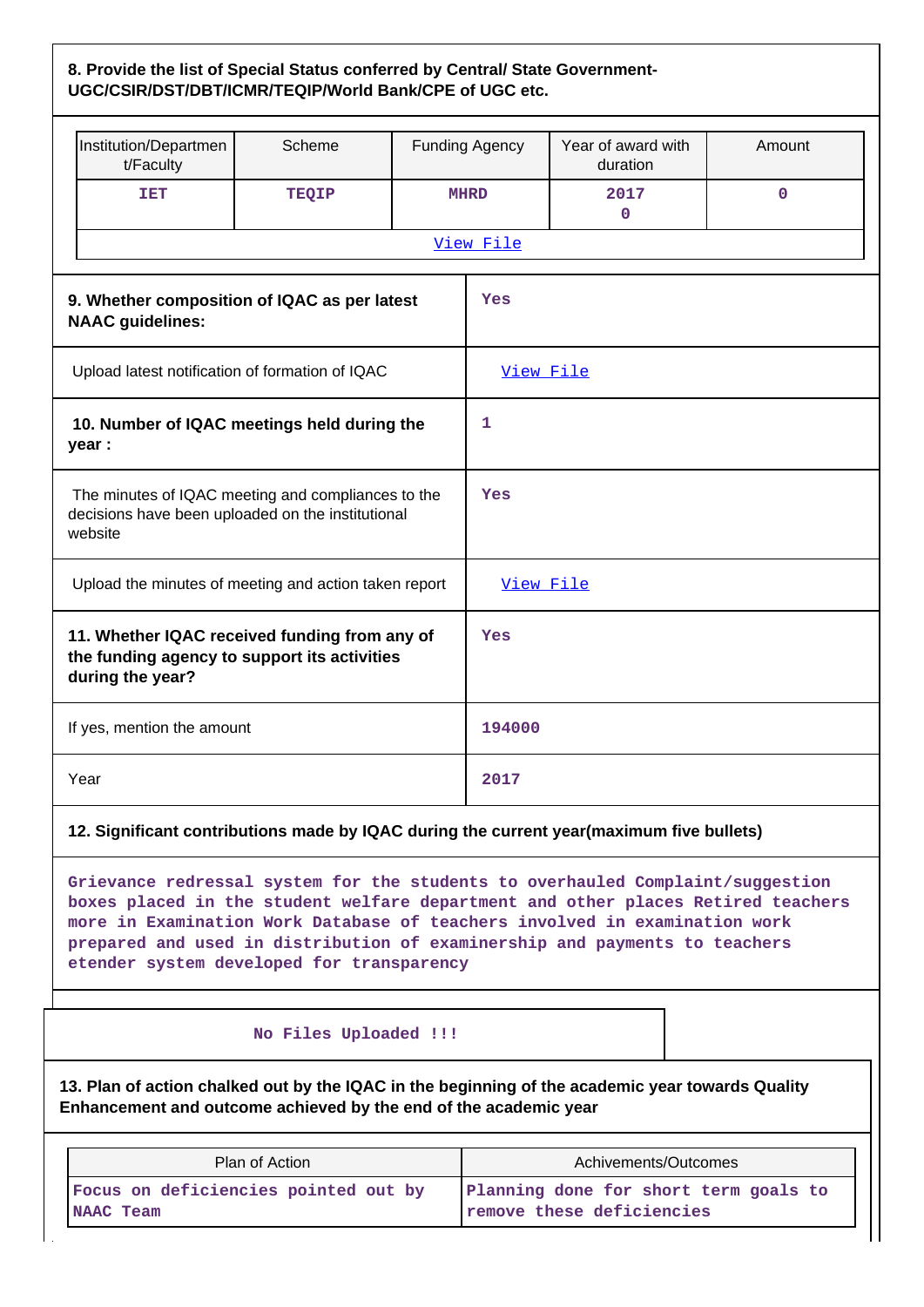| No Files Uploaded !!!                                                                                                                                 |                             |              |                                              |  |            |                      |                                                                 |
|-------------------------------------------------------------------------------------------------------------------------------------------------------|-----------------------------|--------------|----------------------------------------------|--|------------|----------------------|-----------------------------------------------------------------|
| 14. Whether AQAR was placed before statutory<br>body?                                                                                                 |                             |              | No                                           |  |            |                      |                                                                 |
| 15. Whether NAAC/or any other accredited<br>body(s) visited IQAC or interacted with it to<br>assess the functioning?                                  |                             |              | Yes                                          |  |            |                      |                                                                 |
| Date of Visit                                                                                                                                         |                             |              | $17 - Apr - 2017$                            |  |            |                      |                                                                 |
| 16. Whether institutional data submitted to<br>AISHE:                                                                                                 |                             |              | Yes                                          |  |            |                      |                                                                 |
| <b>Year of Submission</b>                                                                                                                             |                             |              | 2017                                         |  |            |                      |                                                                 |
| Date of Submission                                                                                                                                    |                             |              | 31-May-2017                                  |  |            |                      |                                                                 |
| 17. Does the Institution have Management<br><b>Information System?</b>                                                                                |                             |              | No                                           |  |            |                      |                                                                 |
| Part B                                                                                                                                                |                             |              |                                              |  |            |                      |                                                                 |
| <b>CRITERION I - CURRICULAR ASPECTS</b>                                                                                                               |                             |              |                                              |  |            |                      |                                                                 |
| 1.1 - Curriculum Design and Development                                                                                                               |                             |              |                                              |  |            |                      |                                                                 |
| 1.1.1 - Programmes for which syllabus revision was carried out during the Academic year                                                               |                             |              |                                              |  |            |                      |                                                                 |
| Name of Programme                                                                                                                                     | Programme Code              |              | Date of Revision<br>Programme Specialization |  |            |                      |                                                                 |
| <b>MPhil</b>                                                                                                                                          | nil                         |              | Botany                                       |  | 01/07/2017 |                      |                                                                 |
|                                                                                                                                                       |                             |              | View File                                    |  |            |                      |                                                                 |
| 1.1.2 - Programmes/ courses focussed on employability/ entrepreneurship/ skill development during the Academic<br>year                                |                             |              |                                              |  |            |                      |                                                                 |
| Programme with<br>Code                                                                                                                                | Programme<br>Specialization |              | Date of Introduction<br>Course with Code     |  |            | Date of Introduction |                                                                 |
| <b>MSC</b>                                                                                                                                            | home Science                | 02/07/2017   |                                              |  | nil        |                      | 02/07/2017                                                      |
|                                                                                                                                                       |                             |              | View File                                    |  |            |                      |                                                                 |
| 1.2 - Academic Flexibility                                                                                                                            |                             |              |                                              |  |            |                      |                                                                 |
| 1.2.1 - New programmes/courses introduced during the Academic year                                                                                    |                             |              |                                              |  |            |                      |                                                                 |
| Programme/Course                                                                                                                                      |                             |              | Programme Specialization                     |  |            |                      | Dates of Introduction                                           |
| <b>MA</b>                                                                                                                                             |                             |              | nil                                          |  |            |                      | 01/12/2018                                                      |
|                                                                                                                                                       |                             |              | View File                                    |  |            |                      |                                                                 |
| 1.2.2 - Programmes in which Choice Based Credit System (CBCS)/Elective Course System implemented at the<br>University level during the Academic year. |                             |              |                                              |  |            |                      |                                                                 |
| Name of programmes adopting<br><b>CBCS</b>                                                                                                            |                             |              | Programme Specialization                     |  |            |                      | Date of implementation of<br><b>CBCS/Elective Course System</b> |
| <b>MSC</b>                                                                                                                                            |                             | HOME SCIENCE |                                              |  |            |                      | 02/07/2017                                                      |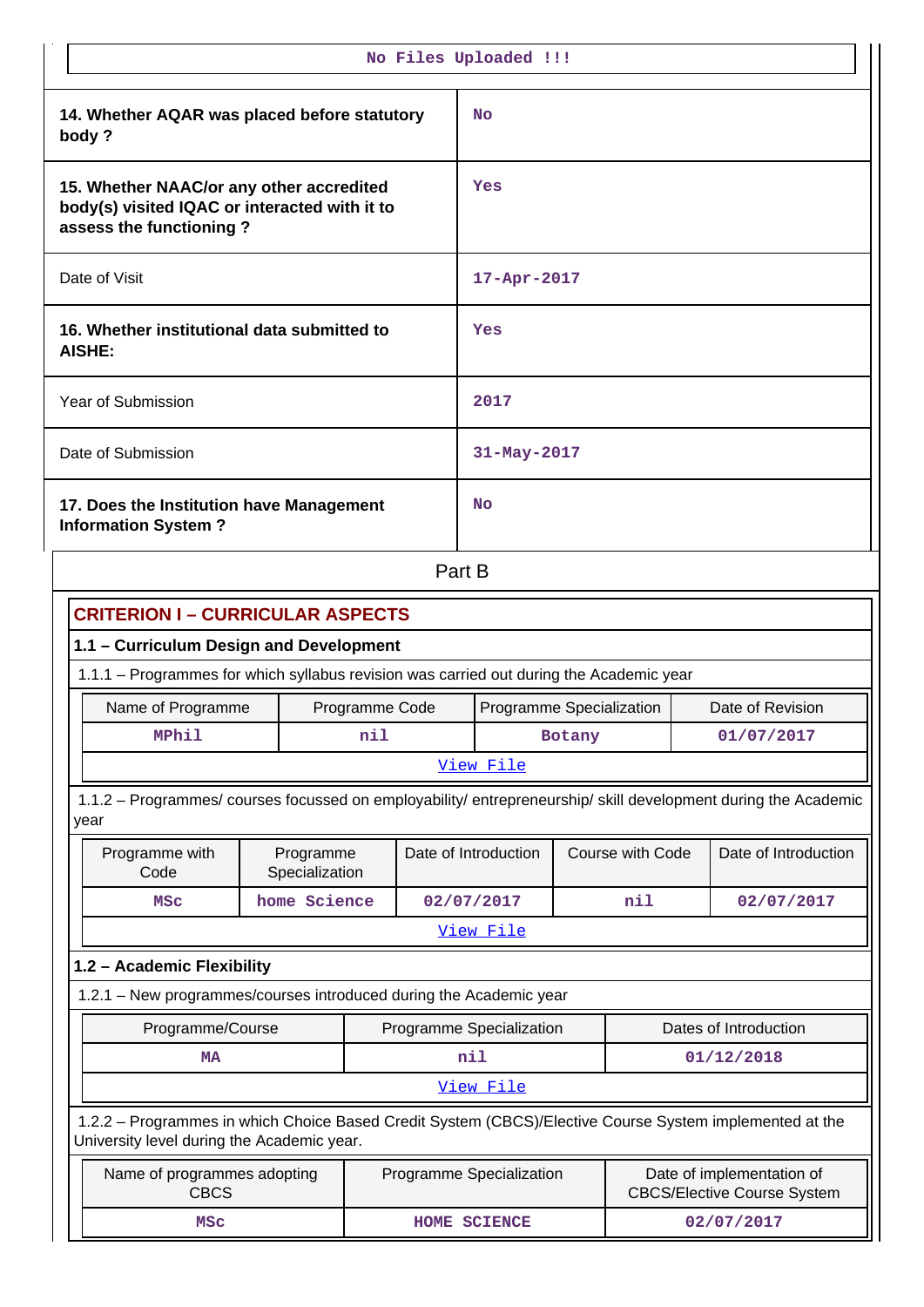| 1.3 - Curriculum Enrichment                                                                                                                                                                                                                                                                                                                                                                                                                                                                                                                                                                                                                                                                                                                                                                                  |                             |  |                              |                          |  |                                   |                                                              |
|--------------------------------------------------------------------------------------------------------------------------------------------------------------------------------------------------------------------------------------------------------------------------------------------------------------------------------------------------------------------------------------------------------------------------------------------------------------------------------------------------------------------------------------------------------------------------------------------------------------------------------------------------------------------------------------------------------------------------------------------------------------------------------------------------------------|-----------------------------|--|------------------------------|--------------------------|--|-----------------------------------|--------------------------------------------------------------|
| 1.3.1 – Value-added courses imparting transferable and life skills offered during the year                                                                                                                                                                                                                                                                                                                                                                                                                                                                                                                                                                                                                                                                                                                   |                             |  |                              |                          |  |                                   |                                                              |
| <b>Value Added Courses</b>                                                                                                                                                                                                                                                                                                                                                                                                                                                                                                                                                                                                                                                                                                                                                                                   |                             |  | Date of Introduction         |                          |  |                                   | Number of Students Enrolled                                  |
| <b>B. PHARMA ( PHARMA IND</b><br><b>TRAINING)</b>                                                                                                                                                                                                                                                                                                                                                                                                                                                                                                                                                                                                                                                                                                                                                            |                             |  | 30/07/2017                   |                          |  |                                   | 159                                                          |
| <b>COMMUNICATION SKILLS</b>                                                                                                                                                                                                                                                                                                                                                                                                                                                                                                                                                                                                                                                                                                                                                                                  |                             |  | 01/07/2017                   |                          |  |                                   | 30                                                           |
| EMPLOYBILITY SKILLS                                                                                                                                                                                                                                                                                                                                                                                                                                                                                                                                                                                                                                                                                                                                                                                          |                             |  | 01/07/2017                   |                          |  |                                   | 30                                                           |
|                                                                                                                                                                                                                                                                                                                                                                                                                                                                                                                                                                                                                                                                                                                                                                                                              |                             |  |                              | View File                |  |                                   |                                                              |
| 1.3.2 - Field Projects / Internships under taken during the year                                                                                                                                                                                                                                                                                                                                                                                                                                                                                                                                                                                                                                                                                                                                             |                             |  |                              |                          |  |                                   |                                                              |
| Project/Programme Title                                                                                                                                                                                                                                                                                                                                                                                                                                                                                                                                                                                                                                                                                                                                                                                      |                             |  |                              | Programme Specialization |  |                                   | No. of students enrolled for Field<br>Projects / Internships |
| <b>MPhil</b>                                                                                                                                                                                                                                                                                                                                                                                                                                                                                                                                                                                                                                                                                                                                                                                                 |                             |  | Botany                       |                          |  |                                   | 14                                                           |
|                                                                                                                                                                                                                                                                                                                                                                                                                                                                                                                                                                                                                                                                                                                                                                                                              |                             |  |                              | View File                |  |                                   |                                                              |
| 1.4 - Feedback System                                                                                                                                                                                                                                                                                                                                                                                                                                                                                                                                                                                                                                                                                                                                                                                        |                             |  |                              |                          |  |                                   |                                                              |
| 1.4.1 – Whether structured feedback received from all the stakeholders.                                                                                                                                                                                                                                                                                                                                                                                                                                                                                                                                                                                                                                                                                                                                      |                             |  |                              |                          |  |                                   |                                                              |
| <b>Students</b>                                                                                                                                                                                                                                                                                                                                                                                                                                                                                                                                                                                                                                                                                                                                                                                              | Yes                         |  |                              |                          |  |                                   |                                                              |
| <b>Teachers</b>                                                                                                                                                                                                                                                                                                                                                                                                                                                                                                                                                                                                                                                                                                                                                                                              |                             |  |                              |                          |  | Yes                               |                                                              |
| Employers                                                                                                                                                                                                                                                                                                                                                                                                                                                                                                                                                                                                                                                                                                                                                                                                    |                             |  |                              |                          |  | <b>No</b>                         |                                                              |
| Alumni                                                                                                                                                                                                                                                                                                                                                                                                                                                                                                                                                                                                                                                                                                                                                                                                       |                             |  |                              | <b>No</b>                |  |                                   |                                                              |
| Parents                                                                                                                                                                                                                                                                                                                                                                                                                                                                                                                                                                                                                                                                                                                                                                                                      |                             |  |                              | <b>No</b>                |  |                                   |                                                              |
| 1.4.2 – How the feedback obtained is being analyzed and utilized for overall development of the institution?<br>(maximum 500 words)<br><b>Feedback Obtained</b>                                                                                                                                                                                                                                                                                                                                                                                                                                                                                                                                                                                                                                              |                             |  |                              |                          |  |                                   |                                                              |
| Structured feedback is obtained by the students. This feed back ia analyzed ans<br>steps are taken improve the functioning. two types of feedback are designed one<br>is for teachers and teaching aid assessment. They are analyzed by the Head of<br>the Department and essential corrective measures recommended to faculty<br>members. The remarks is like wise shared with department for any corrective<br>measures. One hundred percent syllabus coverage is gathered from the individual<br>subject teachers. Second feedback is for infrastructure and central facilities<br>of the Universities which is shared by administration for improvement. Alumni<br>meetings are held and in that feedback is taken from them on helping the<br>students gain extra recognition and improving themselves. |                             |  |                              |                          |  |                                   |                                                              |
| <b>CRITERION II - TEACHING- LEARNING AND EVALUATION</b>                                                                                                                                                                                                                                                                                                                                                                                                                                                                                                                                                                                                                                                                                                                                                      |                             |  |                              |                          |  |                                   |                                                              |
| 2.1 - Student Enrolment and Profile                                                                                                                                                                                                                                                                                                                                                                                                                                                                                                                                                                                                                                                                                                                                                                          |                             |  |                              |                          |  |                                   |                                                              |
| 2.1.1 – Demand Ratio during the year                                                                                                                                                                                                                                                                                                                                                                                                                                                                                                                                                                                                                                                                                                                                                                         |                             |  |                              |                          |  |                                   |                                                              |
| Name of the<br>Programme                                                                                                                                                                                                                                                                                                                                                                                                                                                                                                                                                                                                                                                                                                                                                                                     | Programme<br>Specialization |  | Number of seats<br>available |                          |  | Number of<br>Application received | <b>Students Enrolled</b>                                     |
| <b>MPhil</b>                                                                                                                                                                                                                                                                                                                                                                                                                                                                                                                                                                                                                                                                                                                                                                                                 | Chemistry                   |  | 15                           |                          |  | 45                                | 15                                                           |
|                                                                                                                                                                                                                                                                                                                                                                                                                                                                                                                                                                                                                                                                                                                                                                                                              |                             |  |                              | View File                |  |                                   |                                                              |
| 2.2 - Catering to Student Diversity                                                                                                                                                                                                                                                                                                                                                                                                                                                                                                                                                                                                                                                                                                                                                                          |                             |  |                              |                          |  |                                   |                                                              |
| 2.2.1 - Student - Full time teacher ratio (current year data)                                                                                                                                                                                                                                                                                                                                                                                                                                                                                                                                                                                                                                                                                                                                                |                             |  |                              |                          |  |                                   |                                                              |
| Year                                                                                                                                                                                                                                                                                                                                                                                                                                                                                                                                                                                                                                                                                                                                                                                                         | Number of                   |  | Number of                    | Number of                |  | Number of                         | Number of                                                    |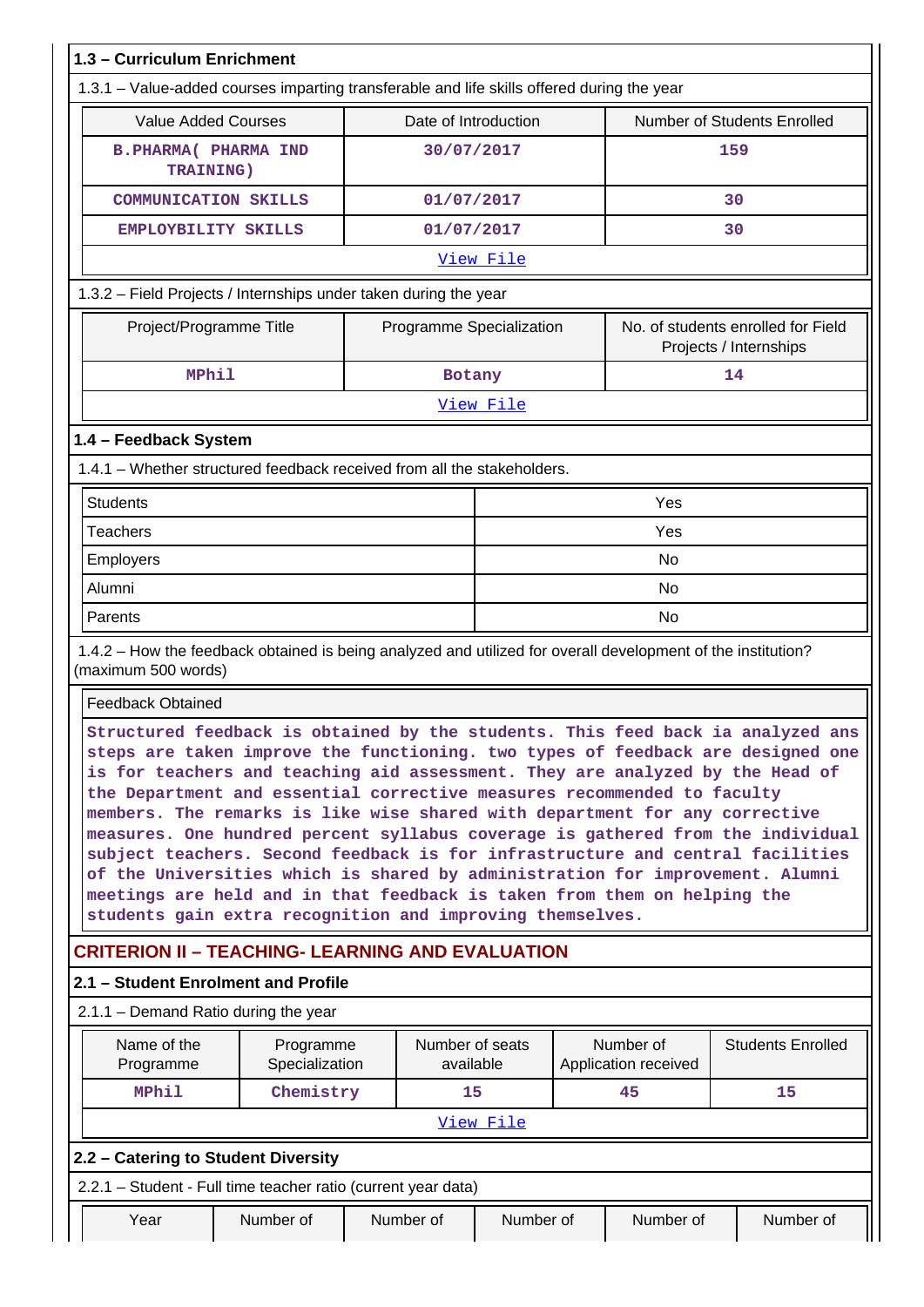|                                   | in the institution<br>(UG) | students enrolled Students enrolled   fulltime teachers<br>in the institution<br>(PG) | available in the<br>institution<br>teaching only UG Iteaching only PG<br>courses | fulltime teachers<br>available in the<br>institution<br>courses | teachers<br>teaching both UG<br>and PG courses |  |
|-----------------------------------|----------------------------|---------------------------------------------------------------------------------------|----------------------------------------------------------------------------------|-----------------------------------------------------------------|------------------------------------------------|--|
| 2017                              | 429                        | 2091                                                                                  | 58                                                                               | 60                                                              | 48                                             |  |
| 2.3 – Teaching - Learning Process |                            |                                                                                       |                                                                                  |                                                                 |                                                |  |

 2.3.1 – Percentage of teachers using ICT for effective teaching with Learning Management Systems (LMS), Elearning resources etc. (current year data)

| Number of<br>Teachers on Roll | Number of<br>teachers using<br>ICT (LMS, e-<br>Resources) | <b>ICT Tools and</b><br>resources<br>available | Number of ICT<br>enabled<br><b>Classrooms</b> | Numberof smart<br>classrooms | E-resources and<br>techniques used |
|-------------------------------|-----------------------------------------------------------|------------------------------------------------|-----------------------------------------------|------------------------------|------------------------------------|
| 166                           | 85                                                        | 10                                             | 27                                            | 27                           |                                    |

[View File of ICT Tools and resources](https://assessmentonline.naac.gov.in/public/Postacc/ict_tools/4164_ict_tools_1583393365.xlsx)

[View File of E-resources and techniques used](https://assessmentonline.naac.gov.in/public/Postacc/e_resource/4164_e_resource_1583393374.xlsx)

2.3.2 – Students mentoring system available in the institution? Give details. (maximum 500 words)

 Students are supported through remedial coaching classes and mentoring. University follows tutor -Guardian scheme, wher a particular is made mentor of a small group of students to see and solve their academic as well as personal problems. Students are encouraged to participate in various seminars , workshops and symposiums. The mentors extends various support to students such as : Grievance and Redressal Cell has been setup for listening and execution of complains of students. Co curricular and cultural events are organized. Om the other side the University also identifies the advance learner as well as slow learners. Slow learners are giving counselling and coaching classes and chance for improvement in periodic internal assessment . Whereas advance learners are encourage are encouraged to participate in seminars , workshops as well as inter university events.

| Number of students enrolled in the<br>institution | Number of fulltime teachers | Mentor: Mentee Ratio |
|---------------------------------------------------|-----------------------------|----------------------|
| 2520                                              | 111                         | 1:22                 |

### **2.4 – Teacher Profile and Quality**

2.4.1 – Number of full time teachers appointed during the year

| No. of sanctioned<br>positions | No. of filled positions | Vacant positions | <b>Positions filled during</b><br>the current year | No. of faculty with<br>Ph.D |
|--------------------------------|-------------------------|------------------|----------------------------------------------------|-----------------------------|
| 98                             | 57                      |                  |                                                    |                             |

 2.4.2 – Honours and recognition received by teachers (received awards, recognition, fellowships at State, National, International level from Government, recognised bodies during the year )

| Year of Award | Name of full time teachers<br>receiving awards from<br>state level, national level,<br>international level | Designation                            | Name of the award,<br>fellowship, received from<br>Government or recognized<br>bodies |
|---------------|------------------------------------------------------------------------------------------------------------|----------------------------------------|---------------------------------------------------------------------------------------|
| 2017          | Agnihotri                                                                                                  | Dr. Rajneesh Kumar Assistant Professor | Fellow of Indian<br>Botanical Society                                                 |

#### [View File](https://assessmentonline.naac.gov.in/public/Postacc/Honours_recieved/4164_Honours_recieved_1583393743.xlsx)

### **2.5 – Evaluation Process and Reforms**

 2.5.1 – Number of days from the date of semester-end/ year- end examination till the declaration of results during the year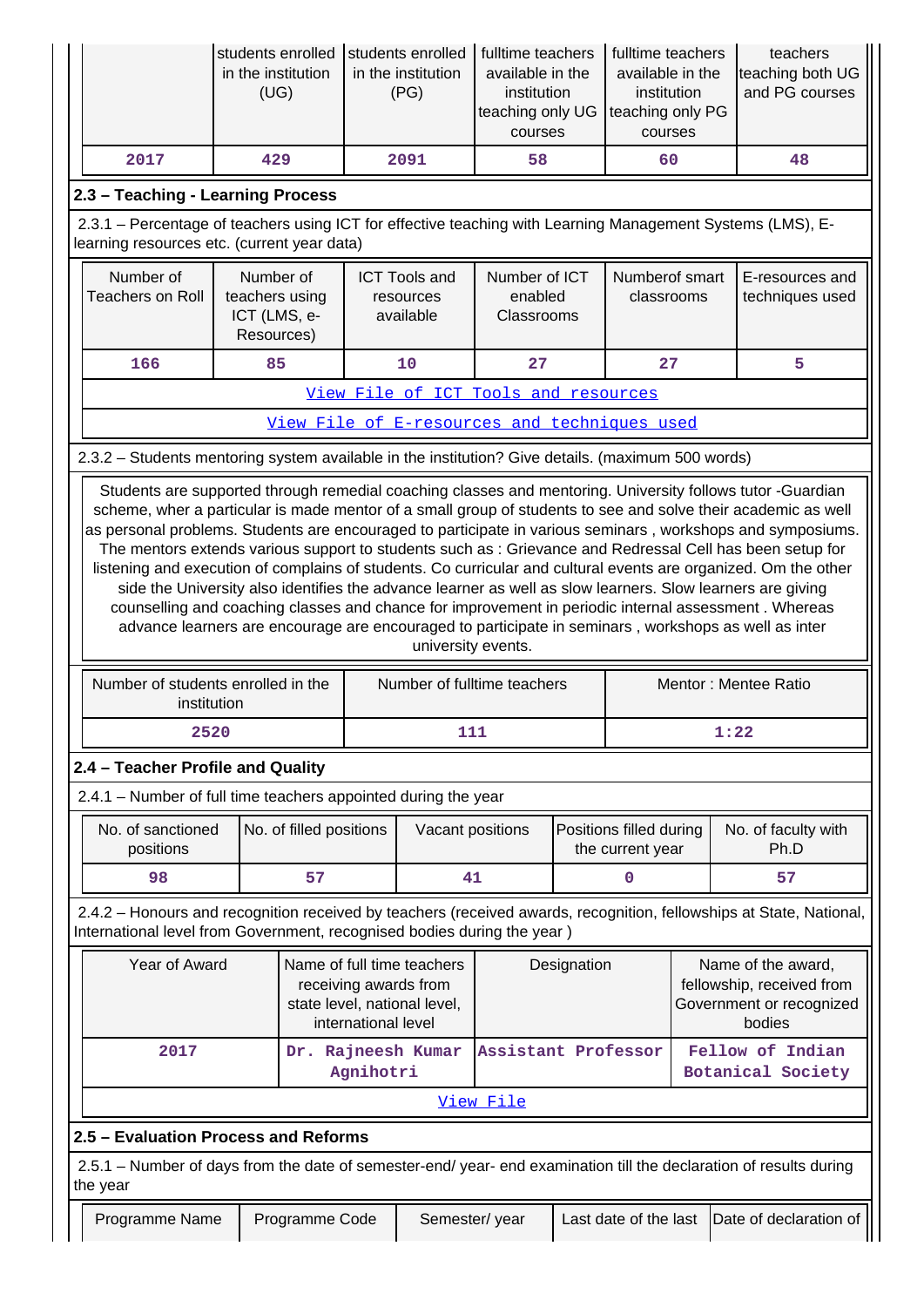|                                                                                                                                                                                                        |                                                 |                                                  |  |                                                         |                                                                       | semester-end/year-<br>end examination                        |               | results of semester-<br>end/year-end<br>examination                                                           |  |  |  |
|--------------------------------------------------------------------------------------------------------------------------------------------------------------------------------------------------------|-------------------------------------------------|--------------------------------------------------|--|---------------------------------------------------------|-----------------------------------------------------------------------|--------------------------------------------------------------|---------------|---------------------------------------------------------------------------------------------------------------|--|--|--|
| <b>MPhil</b>                                                                                                                                                                                           |                                                 | 914                                              |  | semester                                                |                                                                       |                                                              | 30/05/2018    | 10/08/2018                                                                                                    |  |  |  |
|                                                                                                                                                                                                        |                                                 |                                                  |  |                                                         | View File                                                             |                                                              |               |                                                                                                               |  |  |  |
| the examinations during the year                                                                                                                                                                       |                                                 |                                                  |  |                                                         |                                                                       |                                                              |               | 2.5.2 - Average percentage of Student complaints/grievances about evaluation against total number appeared in |  |  |  |
| Number of complaints or grievances<br>about evaluation                                                                                                                                                 |                                                 |                                                  |  | Total number of students appeared<br>in the examination |                                                                       |                                                              |               | Percentage                                                                                                    |  |  |  |
|                                                                                                                                                                                                        | 38                                              |                                                  |  | 2520                                                    |                                                                       |                                                              |               | 1.5                                                                                                           |  |  |  |
|                                                                                                                                                                                                        | 2.6 - Student Performance and Learning Outcomes |                                                  |  |                                                         |                                                                       |                                                              |               |                                                                                                               |  |  |  |
| 2.6.1 – Program outcomes, program specific outcomes and course outcomes for all programs offered by the<br>institution are stated and displayed in website of the institution (to provide the weblink) |                                                 |                                                  |  |                                                         |                                                                       |                                                              |               |                                                                                                               |  |  |  |
|                                                                                                                                                                                                        | http://www.dbrau.org.in/DepartInst.aspx         |                                                  |  |                                                         |                                                                       |                                                              |               |                                                                                                               |  |  |  |
| 2.6.2 - Pass percentage of students                                                                                                                                                                    |                                                 |                                                  |  |                                                         |                                                                       |                                                              |               |                                                                                                               |  |  |  |
| Programme<br>Code                                                                                                                                                                                      |                                                 | Programme<br>Name                                |  | Programme<br>Specialization                             | Number of<br>students<br>appeared in the<br>final year<br>examination | Number of<br>students passed<br>in final year<br>examination |               | Pass Percentage                                                                                               |  |  |  |
| 914                                                                                                                                                                                                    |                                                 | <b>MPhil</b>                                     |  | chemistry                                               | 5                                                                     |                                                              | 5             | 100                                                                                                           |  |  |  |
|                                                                                                                                                                                                        |                                                 |                                                  |  |                                                         | <u>View File</u>                                                      |                                                              |               |                                                                                                               |  |  |  |
| 2.7 - Student Satisfaction Survey                                                                                                                                                                      |                                                 |                                                  |  |                                                         |                                                                       |                                                              |               |                                                                                                               |  |  |  |
| 2.7.1 - Student Satisfaction Survey (SSS) on overall institutional performance (Institution may design the<br>questionnaire) (results and details be provided as weblink)                              |                                                 |                                                  |  |                                                         |                                                                       |                                                              |               |                                                                                                               |  |  |  |
|                                                                                                                                                                                                        |                                                 |                                                  |  |                                                         | not for this year                                                     |                                                              |               |                                                                                                               |  |  |  |
| <b>CRITERION III - RESEARCH, INNOVATIONS AND EXTENSION</b>                                                                                                                                             |                                                 |                                                  |  |                                                         |                                                                       |                                                              |               |                                                                                                               |  |  |  |
| 3.1 - Promotion of Research and Facilities                                                                                                                                                             |                                                 |                                                  |  |                                                         |                                                                       |                                                              |               |                                                                                                               |  |  |  |
| 3.1.1 - Teachers awarded National/International fellowship for advanced studies/ research during the year                                                                                              |                                                 |                                                  |  |                                                         |                                                                       |                                                              |               |                                                                                                               |  |  |  |
| <b>Type</b>                                                                                                                                                                                            |                                                 | Name of the teacher<br>awarded the<br>fellowship |  | Name of the award                                       |                                                                       |                                                              | Date of award | Awarding agency                                                                                               |  |  |  |
| National                                                                                                                                                                                               |                                                 | nil                                              |  | nil                                                     |                                                                       |                                                              | 05/12/2018    | nil                                                                                                           |  |  |  |
|                                                                                                                                                                                                        |                                                 |                                                  |  |                                                         | View File                                                             |                                                              |               |                                                                                                               |  |  |  |
| enrolled during the year                                                                                                                                                                               |                                                 |                                                  |  |                                                         |                                                                       |                                                              |               | 3.1.2 - Number of JRFs, SRFs, Post Doctoral Fellows, Research Associates and other fellows in the Institution |  |  |  |
| Name of Research fellowship                                                                                                                                                                            |                                                 |                                                  |  | Duration of the fellowship                              |                                                                       |                                                              |               | <b>Funding Agency</b>                                                                                         |  |  |  |
| Junior research<br>fellowship                                                                                                                                                                          |                                                 |                                                  |  | 365                                                     |                                                                       |                                                              |               | <b>CSIR</b>                                                                                                   |  |  |  |
|                                                                                                                                                                                                        |                                                 |                                                  |  |                                                         | View File                                                             |                                                              |               |                                                                                                               |  |  |  |
| 3.2 - Resource Mobilization for Research                                                                                                                                                               |                                                 |                                                  |  |                                                         |                                                                       |                                                              |               |                                                                                                               |  |  |  |
| 3.2.1 – Research funds sanctioned and received from various agencies, industry and other organisations                                                                                                 |                                                 |                                                  |  |                                                         |                                                                       |                                                              |               |                                                                                                               |  |  |  |
| Nature of the Project                                                                                                                                                                                  |                                                 | Duration                                         |  | Name of the funding                                     |                                                                       |                                                              | Total grant   | Amount received                                                                                               |  |  |  |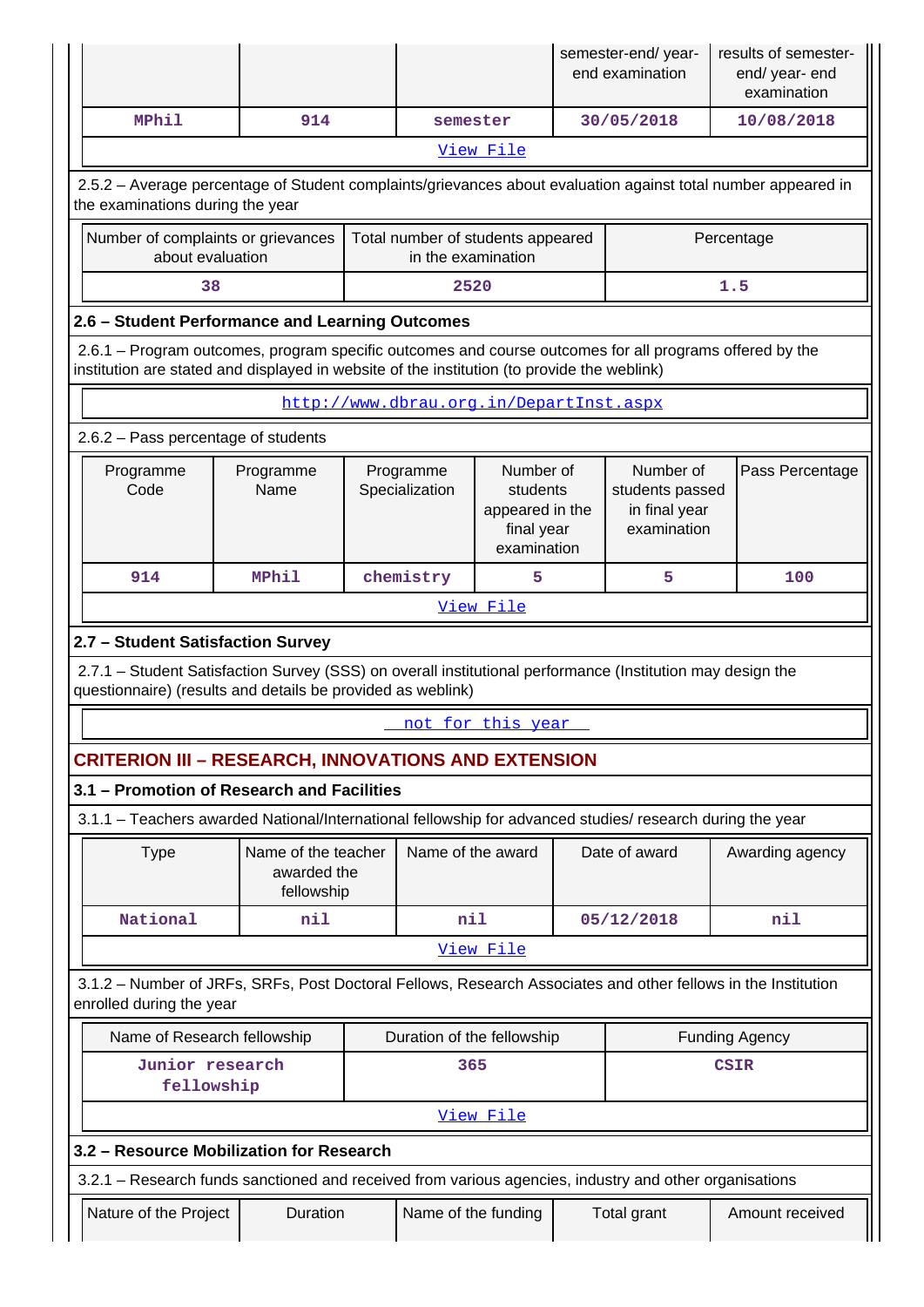|                                                                                                                                          |                              |    | agency                  |                         |  | sanctioned              |      | during the year         |  |
|------------------------------------------------------------------------------------------------------------------------------------------|------------------------------|----|-------------------------|-------------------------|--|-------------------------|------|-------------------------|--|
| Major Projects                                                                                                                           | 365                          |    | <b>UGC</b>              |                         |  | 1280000                 |      | 450000                  |  |
|                                                                                                                                          |                              |    |                         | View File               |  |                         |      |                         |  |
| 3.3 - Innovation Ecosystem                                                                                                               |                              |    |                         |                         |  |                         |      |                         |  |
| 3.3.1 - Workshops/Seminars Conducted on Intellectual Property Rights (IPR) and Industry-Academia Innovative<br>practices during the year |                              |    |                         |                         |  |                         |      |                         |  |
| Title of workshop/seminar                                                                                                                |                              |    | Name of the Dept.       |                         |  |                         | Date |                         |  |
| workshop on PFMS<br>Registration                                                                                                         |                              |    | IET                     |                         |  |                         |      | 03/08/2017              |  |
|                                                                                                                                          |                              |    |                         | View File               |  |                         |      |                         |  |
| 3.3.2 - Awards for Innovation won by Institution/Teachers/Research scholars/Students during the year                                     |                              |    |                         |                         |  |                         |      |                         |  |
| Title of the innovation                                                                                                                  | Name of Awardee              |    | Awarding Agency         |                         |  | Date of award           |      | Category                |  |
| Institution<br>innovation<br>council                                                                                                     | <b>TET</b>                   |    | MHRD Innovation<br>cell |                         |  | 02/05/2018              |      | Innovation              |  |
|                                                                                                                                          |                              |    |                         | View File               |  |                         |      |                         |  |
| 3.3.3 - No. of Incubation centre created, start-ups incubated on campus during the year                                                  |                              |    |                         |                         |  |                         |      |                         |  |
| Incubation<br>Center                                                                                                                     | Name                         |    | Sponsered By            | Name of the<br>Start-up |  | Nature of Start-<br>up  |      | Date of<br>Commencement |  |
| <b>NIL</b>                                                                                                                               | <b>NILNIL</b>                |    | <b>NIL</b>              | <b>NIL</b>              |  | <b>NIL</b>              |      | 01/07/2017              |  |
|                                                                                                                                          |                              |    |                         | No file uploaded.       |  |                         |      |                         |  |
| 3.4 - Research Publications and Awards                                                                                                   |                              |    |                         |                         |  |                         |      |                         |  |
| $3.4.1$ – Ph. Ds awarded during the year                                                                                                 |                              |    |                         |                         |  |                         |      |                         |  |
|                                                                                                                                          | Name of the Department       |    |                         |                         |  | Number of PhD's Awarded |      |                         |  |
|                                                                                                                                          | <b>ENGLISH</b>               |    |                         | 22                      |  |                         |      |                         |  |
|                                                                                                                                          | <b>SANSKRIT</b>              |    |                         | 7                       |  |                         |      |                         |  |
|                                                                                                                                          | <b>HINDI</b>                 |    |                         | 8                       |  |                         |      |                         |  |
|                                                                                                                                          | <b>PHILOSOPHY</b>            |    |                         | 1.                      |  |                         |      |                         |  |
|                                                                                                                                          | <b>GEOGRAPHY</b>             |    |                         | 6                       |  |                         |      |                         |  |
|                                                                                                                                          | <b>HISTORY</b>               |    |                         |                         |  | 3                       |      |                         |  |
|                                                                                                                                          | <b>SOCIOLOGY</b>             |    |                         | 21                      |  |                         |      |                         |  |
|                                                                                                                                          | <b>ECONOMICS</b>             |    |                         |                         |  | $\overline{2}$          |      |                         |  |
|                                                                                                                                          | POLITICAL SCIENCE            |    |                         |                         |  | 9.                      |      |                         |  |
|                                                                                                                                          | <b>PSYCHOLOGY</b>            |    |                         |                         |  | 8                       |      |                         |  |
|                                                                                                                                          | <b>EDUCATION</b>             |    | 6                       |                         |  |                         |      |                         |  |
| <b>BUSINESS ADMINISTRATION</b>                                                                                                           |                              |    | $\mathbf{2}$            |                         |  |                         |      |                         |  |
|                                                                                                                                          | <b>ACCOUNT AND LAW</b>       |    |                         |                         |  | $\mathbf{2}$            |      |                         |  |
|                                                                                                                                          | APPLIED BUSINESS ECONOMICS   | 10 |                         |                         |  |                         |      |                         |  |
|                                                                                                                                          | DRAWING AND PAINTING         |    |                         | 8                       |  |                         |      |                         |  |
|                                                                                                                                          | <b>AGRICULTURE EXTENSION</b> |    |                         |                         |  | 1.                      |      |                         |  |
|                                                                                                                                          | <b>FOOD AND NUTRIENT</b>     |    |                         |                         |  | $\overline{2}$          |      |                         |  |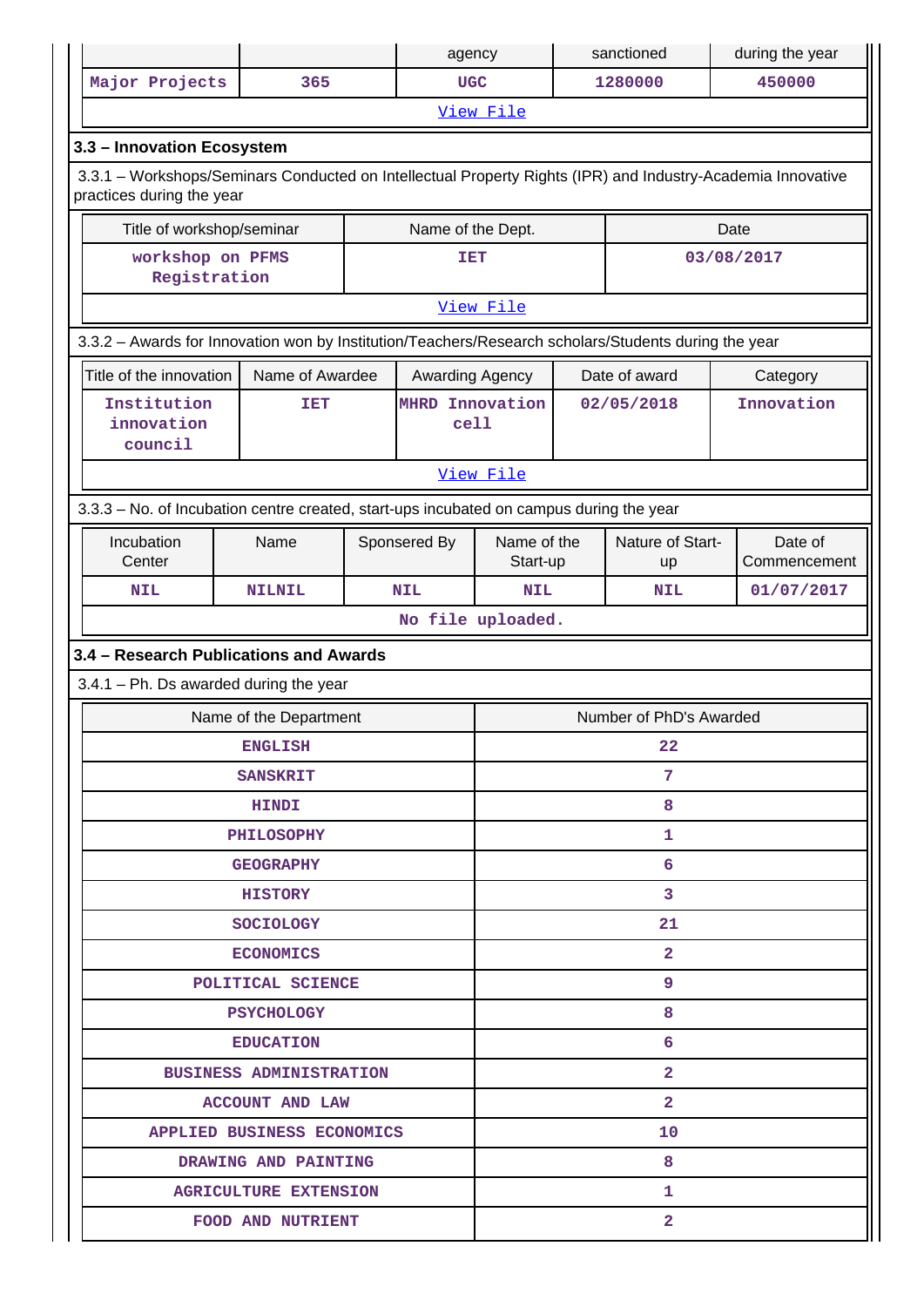| LAW                                                                                                                                                                   |                                                                                                                                                            |                        | $\overline{\mathbf{2}}$ |                       |                                                                    |                                                                    |  |  |  |  |
|-----------------------------------------------------------------------------------------------------------------------------------------------------------------------|------------------------------------------------------------------------------------------------------------------------------------------------------------|------------------------|-------------------------|-----------------------|--------------------------------------------------------------------|--------------------------------------------------------------------|--|--|--|--|
| <b>PHYSICS</b>                                                                                                                                                        |                                                                                                                                                            |                        |                         |                       | 6                                                                  |                                                                    |  |  |  |  |
| <b>CHEMISTRY</b>                                                                                                                                                      |                                                                                                                                                            |                        |                         |                       | 5                                                                  |                                                                    |  |  |  |  |
| <b>MATHEMATICS</b>                                                                                                                                                    |                                                                                                                                                            |                        | 15                      |                       |                                                                    |                                                                    |  |  |  |  |
| <b>COMPUTER SCIENCE</b>                                                                                                                                               |                                                                                                                                                            |                        |                         |                       | 1                                                                  |                                                                    |  |  |  |  |
| <b>BOTANY</b>                                                                                                                                                         |                                                                                                                                                            |                        |                         |                       | 6                                                                  |                                                                    |  |  |  |  |
| <b>ZOOLOGY</b>                                                                                                                                                        |                                                                                                                                                            |                        |                         |                       | $\overline{\mathbf{2}}$                                            |                                                                    |  |  |  |  |
| 3.4.2 - Research Publications in the Journals notified on UGC website during the year                                                                                 |                                                                                                                                                            |                        |                         |                       |                                                                    |                                                                    |  |  |  |  |
| <b>Type</b>                                                                                                                                                           | Department                                                                                                                                                 |                        |                         |                       | Number of Publication                                              | Average Impact Factor (if<br>any)                                  |  |  |  |  |
| National                                                                                                                                                              | chemistry                                                                                                                                                  |                        |                         | 4                     |                                                                    | 0.5                                                                |  |  |  |  |
|                                                                                                                                                                       |                                                                                                                                                            |                        | View File               |                       |                                                                    |                                                                    |  |  |  |  |
|                                                                                                                                                                       | 3.4.3 - Books and Chapters in edited Volumes / Books published, and papers in National/International Conference<br>Proceedings per Teacher during the year |                        |                         |                       |                                                                    |                                                                    |  |  |  |  |
| Department                                                                                                                                                            |                                                                                                                                                            |                        |                         |                       | Number of Publication                                              |                                                                    |  |  |  |  |
| Hindi                                                                                                                                                                 |                                                                                                                                                            |                        |                         |                       | 12                                                                 |                                                                    |  |  |  |  |
| View File                                                                                                                                                             |                                                                                                                                                            |                        |                         |                       |                                                                    |                                                                    |  |  |  |  |
| 3.4.4 - Patents published/awarded/applied during the year                                                                                                             |                                                                                                                                                            |                        |                         |                       |                                                                    |                                                                    |  |  |  |  |
| <b>Patent Details</b>                                                                                                                                                 | Patent status                                                                                                                                              |                        | <b>Patent Number</b>    |                       | Date of Award                                                      |                                                                    |  |  |  |  |
| <b>NIL</b>                                                                                                                                                            | Filed                                                                                                                                                      |                        |                         | 0                     |                                                                    | 01/07/2017                                                         |  |  |  |  |
| No file uploaded.                                                                                                                                                     |                                                                                                                                                            |                        |                         |                       |                                                                    |                                                                    |  |  |  |  |
| 3.4.5 - Bibliometrics of the publications during the last academic year based on average citation index in Scopus/<br>Web of Science or PubMed/ Indian Citation Index |                                                                                                                                                            |                        |                         |                       |                                                                    |                                                                    |  |  |  |  |
| Title of the<br>Name of<br>Author<br>Paper                                                                                                                            | Title of journal                                                                                                                                           | Year of<br>publication |                         | <b>Citation Index</b> | Institutional<br>affiliation as<br>mentioned in<br>the publication | Number of<br>citations<br>excluding self<br>citation               |  |  |  |  |
|                                                                                                                                                                       | No Data Entered/Not Applicable !!!                                                                                                                         |                        |                         |                       |                                                                    |                                                                    |  |  |  |  |
|                                                                                                                                                                       |                                                                                                                                                            |                        | View File               |                       |                                                                    |                                                                    |  |  |  |  |
| 3.4.6 - h-Index of the Institutional Publications during the year. (based on Scopus/ Web of science)                                                                  |                                                                                                                                                            |                        |                         |                       |                                                                    |                                                                    |  |  |  |  |
| Title of the<br>Name of<br>Author<br>Paper                                                                                                                            | Title of journal                                                                                                                                           | Year of<br>publication |                         | h-index               | Number of<br>citations<br>excluding self<br>citation               | Institutional<br>affiliation as<br>mentioned in<br>the publication |  |  |  |  |
| Genetic en<br>Kumar, A.,<br>gineering<br>DSouza,<br>and public<br>$R_{\bullet}$ ,<br>perception<br>Asthana,<br>(Book<br>м.<br>Chapter)                                | <b>Biotechnol</b><br>ogy for Su<br>stainable<br>Agricultur<br>e:<br>Emerging<br>Approaches<br>and<br>Strategies                                            | 2017                   |                         | $\mathbf 0$           | 5                                                                  | DR. B.R.<br><b>AMBEDKAR</b><br><b>UNIVERSITY</b><br><b>AGRA</b>    |  |  |  |  |
|                                                                                                                                                                       |                                                                                                                                                            |                        | View File               |                       |                                                                    |                                                                    |  |  |  |  |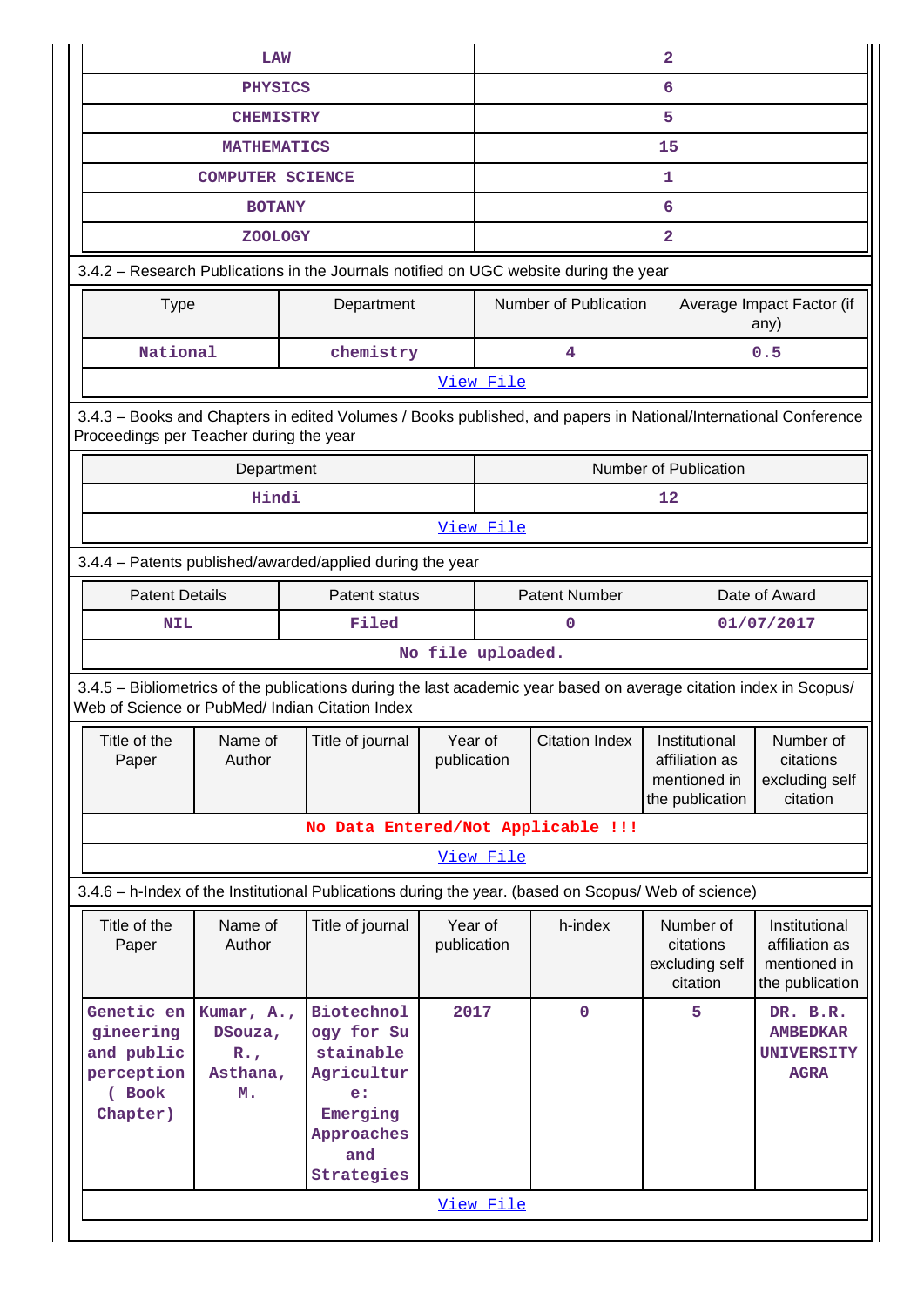| 3.4.7 - Faculty participation in Seminars/Conferences and Symposia during the year                                                                                                                                 |                                                                          |                                |                                                 |                      |                                                          |     |                                                          |  |  |  |
|--------------------------------------------------------------------------------------------------------------------------------------------------------------------------------------------------------------------|--------------------------------------------------------------------------|--------------------------------|-------------------------------------------------|----------------------|----------------------------------------------------------|-----|----------------------------------------------------------|--|--|--|
| Number of Faculty                                                                                                                                                                                                  |                                                                          | International                  | National                                        |                      | <b>State</b>                                             |     | Local                                                    |  |  |  |
| Attended/Semina<br>rs/Workshops                                                                                                                                                                                    |                                                                          | 53                             | 58                                              |                      | 14                                                       |     | 34                                                       |  |  |  |
| Presented<br>papers                                                                                                                                                                                                |                                                                          | 53                             | 58                                              |                      | 7                                                        |     | 26                                                       |  |  |  |
| Resource<br>persons                                                                                                                                                                                                |                                                                          | 13                             | 22                                              |                      | 13                                                       |     | 9                                                        |  |  |  |
|                                                                                                                                                                                                                    |                                                                          |                                |                                                 | No file uploaded.    |                                                          |     |                                                          |  |  |  |
| 3.5 - Consultancy                                                                                                                                                                                                  |                                                                          |                                |                                                 |                      |                                                          |     |                                                          |  |  |  |
| 3.5.1 - Revenue generated from Consultancy during the year                                                                                                                                                         |                                                                          |                                |                                                 |                      |                                                          |     |                                                          |  |  |  |
| Name of the Consultan(s)<br>department                                                                                                                                                                             |                                                                          | Name of consultancy<br>project |                                                 |                      | Consulting/Sponsoring<br>Agency                          |     | Revenue generated<br>(amount in rupees)                  |  |  |  |
| <b>NIL</b>                                                                                                                                                                                                         |                                                                          | <b>NIL</b>                     |                                                 |                      | <b>NIL</b>                                               |     | 0                                                        |  |  |  |
|                                                                                                                                                                                                                    |                                                                          |                                |                                                 | No file uploaded.    |                                                          |     |                                                          |  |  |  |
| 3.5.2 – Revenue generated from Corporate Training by the institution during the year                                                                                                                               |                                                                          |                                |                                                 |                      |                                                          |     |                                                          |  |  |  |
| Name of the<br>Consultan(s)<br>department                                                                                                                                                                          |                                                                          | Title of the<br>programme      | Agency seeking /<br>training                    |                      | Revenue generated<br>(amount in rupees)                  |     | Number of trainees                                       |  |  |  |
| <b>NIL</b>                                                                                                                                                                                                         |                                                                          | <b>NIL</b>                     | <b>NIL</b>                                      |                      | $\mathbf 0$                                              |     | $\mathbf 0$                                              |  |  |  |
| No file uploaded.                                                                                                                                                                                                  |                                                                          |                                |                                                 |                      |                                                          |     |                                                          |  |  |  |
| 3.6 - Extension Activities                                                                                                                                                                                         |                                                                          |                                |                                                 |                      |                                                          |     |                                                          |  |  |  |
| 3.6.1 – Number of extension and outreach programmes conducted in collaboration with industry, community and<br>Non- Government Organisations through NSS/NCC/Red cross/Youth Red Cross (YRC) etc., during the year |                                                                          |                                |                                                 |                      |                                                          |     |                                                          |  |  |  |
| Title of the activities                                                                                                                                                                                            |                                                                          |                                | Organising unit/agency/<br>collaborating agency |                      | Number of teachers<br>participated in such<br>activities |     | Number of students<br>participated in such<br>activities |  |  |  |
| 1. Swachta ki aur<br>ek kadam (IHS)                                                                                                                                                                                |                                                                          | NSS unit                       |                                                 | 10                   |                                                          | 500 |                                                          |  |  |  |
|                                                                                                                                                                                                                    |                                                                          |                                |                                                 | View File            |                                                          |     |                                                          |  |  |  |
| 3.6.2 - Awards and recognition received for extension activities from Government and other recognized bodies<br>during the year                                                                                    |                                                                          |                                |                                                 |                      |                                                          |     |                                                          |  |  |  |
| Name of the activity                                                                                                                                                                                               |                                                                          | Award/Recognition              |                                                 |                      | <b>Awarding Bodies</b>                                   |     | Number of students<br><b>Benefited</b>                   |  |  |  |
| Health Camp in<br>Pragati 2018 (MSW)                                                                                                                                                                               |                                                                          | Participation                  |                                                 |                      | <b>DBRAU Agra</b>                                        |     | 20                                                       |  |  |  |
|                                                                                                                                                                                                                    |                                                                          |                                |                                                 | View File            |                                                          |     |                                                          |  |  |  |
| 3.6.3 - Students participating in extension activities with Government Organisations, Non-Government<br>Organisations and programmes such as Swachh Bharat, Aids Awareness, Gender Issue, etc. during the year     |                                                                          |                                |                                                 |                      |                                                          |     |                                                          |  |  |  |
|                                                                                                                                                                                                                    | Name of the scheme<br>Organising unit/Agen<br>cy/collaborating<br>agency |                                |                                                 | Name of the activity | Number of teachers<br>participated in such<br>activites  |     | Number of students<br>participated in such<br>activites  |  |  |  |
|                                                                                                                                                                                                                    | Swachta ki aur<br>NSS and IHS<br>kadam(IHS)                              |                                |                                                 |                      | 10                                                       |     |                                                          |  |  |  |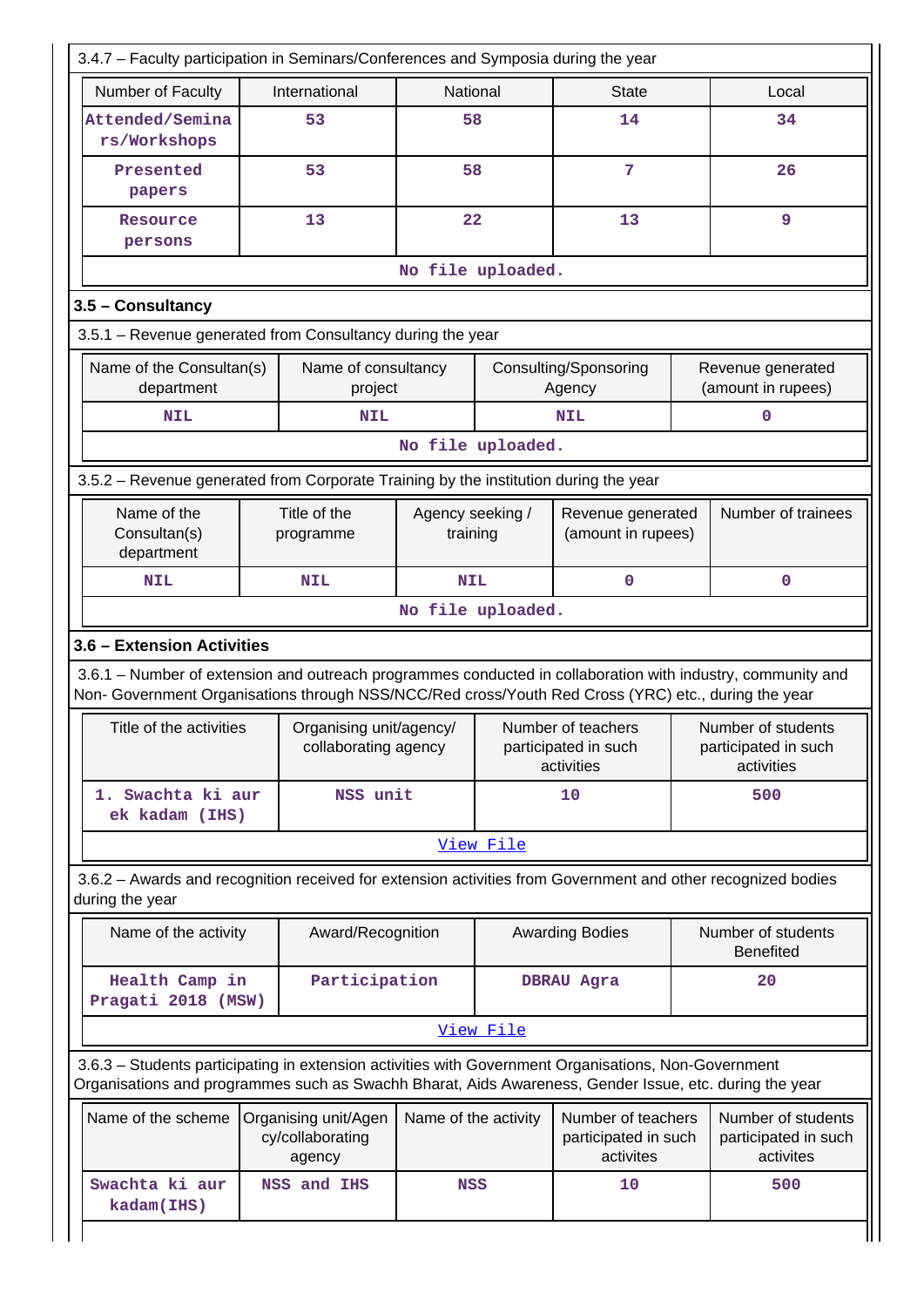|                                                                                                                                                          |                               |                                                                                                   | View File                                         |                                |  |                                                           |  |  |  |  |
|----------------------------------------------------------------------------------------------------------------------------------------------------------|-------------------------------|---------------------------------------------------------------------------------------------------|---------------------------------------------------|--------------------------------|--|-----------------------------------------------------------|--|--|--|--|
| 3.7 - Collaborations                                                                                                                                     |                               |                                                                                                   |                                                   |                                |  |                                                           |  |  |  |  |
| 3.7.1 – Number of Collaborative activities for research, faculty exchange, student exchange during the year                                              |                               |                                                                                                   |                                                   |                                |  |                                                           |  |  |  |  |
| Nature of activity                                                                                                                                       |                               | Participant                                                                                       | Source of financial support                       |                                |  | Duration                                                  |  |  |  |  |
| Three day<br>collaboration<br>activity                                                                                                                   |                               | Howard univ and<br><b>TTHM</b>                                                                    | University                                        |                                |  | 3                                                         |  |  |  |  |
|                                                                                                                                                          |                               |                                                                                                   | View File                                         |                                |  |                                                           |  |  |  |  |
| 3.7.2 - Linkages with institutions/industries for internship, on-the- job training, project work, sharing of research<br>facilities etc. during the year |                               |                                                                                                   |                                                   |                                |  |                                                           |  |  |  |  |
| Nature of linkage                                                                                                                                        | Title of the<br>linkage       | Name of the<br>partnering<br>institution/<br>industry<br>/research lab<br>with contact<br>details | <b>Duration From</b>                              | <b>Duration To</b>             |  | Participant                                               |  |  |  |  |
| Academics                                                                                                                                                | Training in<br><b>Dietics</b> | <b>AIMS New</b><br>Delhi                                                                          | 03/07/2017                                        | 01/01/2018                     |  | 12                                                        |  |  |  |  |
| View File                                                                                                                                                |                               |                                                                                                   |                                                   |                                |  |                                                           |  |  |  |  |
| 3.7.3 - MoUs signed with institutions of national, international importance, other universities, industries, corporate<br>houses etc. during the year    |                               |                                                                                                   |                                                   |                                |  |                                                           |  |  |  |  |
| Organisation<br>Date of MoU signed                                                                                                                       |                               |                                                                                                   | Purpose/Activities                                |                                |  | Number of<br>students/teachers<br>participated under MoUs |  |  |  |  |
| Dr. Babasaheb<br>Ambedker Marathwada<br>University<br>Aurangabad                                                                                         |                               | 30/07/2017                                                                                        | Joint Project<br>, Research,<br>Academic Exchange |                                |  | 22                                                        |  |  |  |  |
|                                                                                                                                                          |                               |                                                                                                   | No file uploaded.                                 |                                |  |                                                           |  |  |  |  |
| <b>CRITERION IV - INFRASTRUCTURE AND LEARNING RESOURCES</b>                                                                                              |                               |                                                                                                   |                                                   |                                |  |                                                           |  |  |  |  |
| 4.1 - Physical Facilities                                                                                                                                |                               |                                                                                                   |                                                   |                                |  |                                                           |  |  |  |  |
| 4.1.1 - Budget allocation, excluding salary for infrastructure augmentation during the year                                                              |                               |                                                                                                   |                                                   |                                |  |                                                           |  |  |  |  |
| Budget allocated for infrastructure augmentation                                                                                                         |                               |                                                                                                   | Budget utilized for infrastructure development    |                                |  |                                                           |  |  |  |  |
|                                                                                                                                                          | 1220                          |                                                                                                   |                                                   | 1100                           |  |                                                           |  |  |  |  |
| 4.1.2 - Details of augmentation in infrastructure facilities during the year                                                                             |                               |                                                                                                   |                                                   |                                |  |                                                           |  |  |  |  |
|                                                                                                                                                          | <b>Facilities</b>             |                                                                                                   |                                                   | <b>Existing or Newly Added</b> |  |                                                           |  |  |  |  |
|                                                                                                                                                          | Class rooms                   |                                                                                                   | Newly Added                                       |                                |  |                                                           |  |  |  |  |
|                                                                                                                                                          |                               |                                                                                                   | View File                                         |                                |  |                                                           |  |  |  |  |
| 4.2 - Library as a Learning Resource                                                                                                                     |                               |                                                                                                   |                                                   |                                |  |                                                           |  |  |  |  |
| 4.2.1 - Library is automated {Integrated Library Management System (ILMS)}                                                                               |                               |                                                                                                   |                                                   |                                |  |                                                           |  |  |  |  |
| Name of the ILMS<br>software                                                                                                                             |                               | Nature of automation (fully<br>or patially)                                                       | Version                                           |                                |  | Year of automation                                        |  |  |  |  |
| <b>SOUL</b>                                                                                                                                              |                               | Fully                                                                                             | 55000                                             |                                |  | 2017                                                      |  |  |  |  |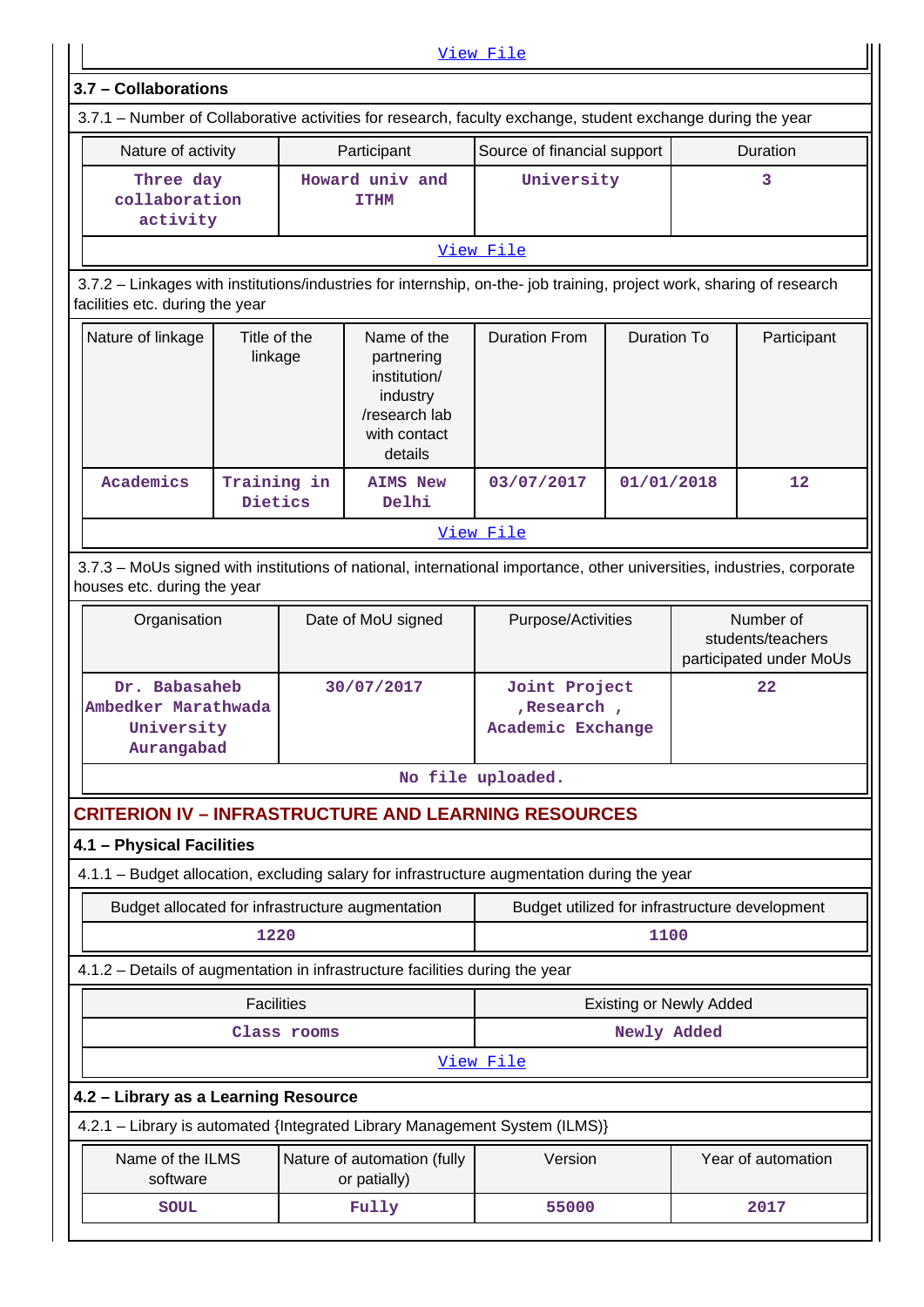| 4.2.2 - Library Services                                                                                                                                                                                                                                |                                           |                 |                                                                                                                                                                                                                                  |                            |                          |                                           |                    |  |                                                                |               |
|---------------------------------------------------------------------------------------------------------------------------------------------------------------------------------------------------------------------------------------------------------|-------------------------------------------|-----------------|----------------------------------------------------------------------------------------------------------------------------------------------------------------------------------------------------------------------------------|----------------------------|--------------------------|-------------------------------------------|--------------------|--|----------------------------------------------------------------|---------------|
| Library<br>Service Type                                                                                                                                                                                                                                 |                                           |                 | Existing                                                                                                                                                                                                                         |                            | <b>Newly Added</b>       |                                           |                    |  | Total                                                          |               |
|                                                                                                                                                                                                                                                         |                                           |                 | No Data Entered/Not Applicable !!!                                                                                                                                                                                               |                            |                          |                                           |                    |  |                                                                |               |
| View File                                                                                                                                                                                                                                               |                                           |                 |                                                                                                                                                                                                                                  |                            |                          |                                           |                    |  |                                                                |               |
| 4.2.3 - E-content developed by teachers such as: e-PG- Pathshala, CEC (under e-PG- Pathshala CEC (Under<br>Graduate) SWAYAM other MOOCs platform NPTEL/NMEICT/any other Government initiatives & institutional<br>(Learning Management System (LMS) etc |                                           |                 |                                                                                                                                                                                                                                  |                            |                          |                                           |                    |  |                                                                |               |
|                                                                                                                                                                                                                                                         | Name of the Teacher                       |                 | Name of the Module                                                                                                                                                                                                               |                            |                          | Platform on which module<br>is developed  |                    |  | Date of launching e-<br>content                                |               |
| Shalini Sharma                                                                                                                                                                                                                                          |                                           |                 | Advance graph<br>theory                                                                                                                                                                                                          |                            | Swayam                   |                                           |                    |  | 01/02/2018                                                     |               |
|                                                                                                                                                                                                                                                         |                                           |                 |                                                                                                                                                                                                                                  |                            | View File                |                                           |                    |  |                                                                |               |
| 4.3 - IT Infrastructure                                                                                                                                                                                                                                 |                                           |                 |                                                                                                                                                                                                                                  |                            |                          |                                           |                    |  |                                                                |               |
| 4.3.1 - Technology Upgradation (overall)                                                                                                                                                                                                                |                                           |                 |                                                                                                                                                                                                                                  |                            |                          |                                           |                    |  |                                                                |               |
| <b>Type</b>                                                                                                                                                                                                                                             | <b>Total Co</b><br>mputers                | Computer<br>Lab | Internet                                                                                                                                                                                                                         | <b>Browsing</b><br>centers | Computer<br>Centers      | Office                                    | Departme<br>nts    |  | Available<br><b>Bandwidt</b><br>h (MBPS/<br>GBPS)              | <b>Others</b> |
| Existin<br>g                                                                                                                                                                                                                                            | 297                                       | 11              | 297                                                                                                                                                                                                                              | 1                          | 1                        | 1                                         | 37                 |  | 1000                                                           | $\mathbf 0$   |
| Added                                                                                                                                                                                                                                                   | 62                                        | 3               | 62                                                                                                                                                                                                                               | 0                          | $\mathbf{0}$             | 0                                         | 0                  |  | $\mathbf{0}$                                                   | $\mathbf{0}$  |
| Total                                                                                                                                                                                                                                                   | 359                                       | 14              | 359                                                                                                                                                                                                                              | 1.                         | 1                        | 1                                         | 37                 |  | 1000                                                           | $\mathbf{0}$  |
|                                                                                                                                                                                                                                                         |                                           |                 | 4.3.2 – Bandwidth available of internet connection in the Institution (Leased line)                                                                                                                                              |                            |                          |                                           |                    |  |                                                                |               |
|                                                                                                                                                                                                                                                         |                                           |                 |                                                                                                                                                                                                                                  | 1000 MBPS/ GBPS            |                          |                                           |                    |  |                                                                |               |
| 4.3.3 - Facility for e-content                                                                                                                                                                                                                          |                                           |                 |                                                                                                                                                                                                                                  |                            |                          |                                           |                    |  |                                                                |               |
|                                                                                                                                                                                                                                                         |                                           |                 | Name of the e-content development facility                                                                                                                                                                                       |                            |                          |                                           | recording facility |  | Provide the link of the videos and media centre and            |               |
|                                                                                                                                                                                                                                                         |                                           |                 | No Data Entered/Not Applicable !!!                                                                                                                                                                                               |                            |                          |                                           |                    |  |                                                                |               |
|                                                                                                                                                                                                                                                         |                                           |                 | 4.4 - Maintenance of Campus Infrastructure                                                                                                                                                                                       |                            |                          |                                           |                    |  |                                                                |               |
| component, during the year                                                                                                                                                                                                                              |                                           |                 | 4.4.1 – Expenditure incurred on maintenance of physical facilities and academic support facilities, excluding salary                                                                                                             |                            |                          |                                           |                    |  |                                                                |               |
|                                                                                                                                                                                                                                                         | Assigned Budget on<br>academic facilities |                 | Expenditure incurred on<br>maintenance of academic<br>facilities                                                                                                                                                                 |                            |                          | Assigned budget on<br>physical facilities |                    |  | Expenditure incurredon<br>maintenance of physical<br>facilites |               |
|                                                                                                                                                                                                                                                         | 45                                        |                 | 45                                                                                                                                                                                                                               |                            |                          | 580                                       |                    |  | 541                                                            |               |
| institutional Website, provide link)                                                                                                                                                                                                                    |                                           |                 | 4.4.2 – Procedures and policies for maintaining and utilizing physical, academic and support facilities - laboratory,<br>library, sports complex, computers, classrooms etc. (maximum 500 words) (information to be available in |                            |                          |                                           |                    |  |                                                                |               |
|                                                                                                                                                                                                                                                         |                                           |                 | Budget is prepared in confidence with Head/Directors and passed in Finance<br>Committee. Expenditure is done as per budgetary provisions by the concerned                                                                        | authority.                 |                          |                                           |                    |  |                                                                |               |
|                                                                                                                                                                                                                                                         |                                           |                 |                                                                                                                                                                                                                                  |                            | http://www.dbrau.org.in/ |                                           |                    |  |                                                                |               |
|                                                                                                                                                                                                                                                         |                                           |                 | <b>CRITERION V - STUDENT SUPPORT AND PROGRESSION</b>                                                                                                                                                                             |                            |                          |                                           |                    |  |                                                                |               |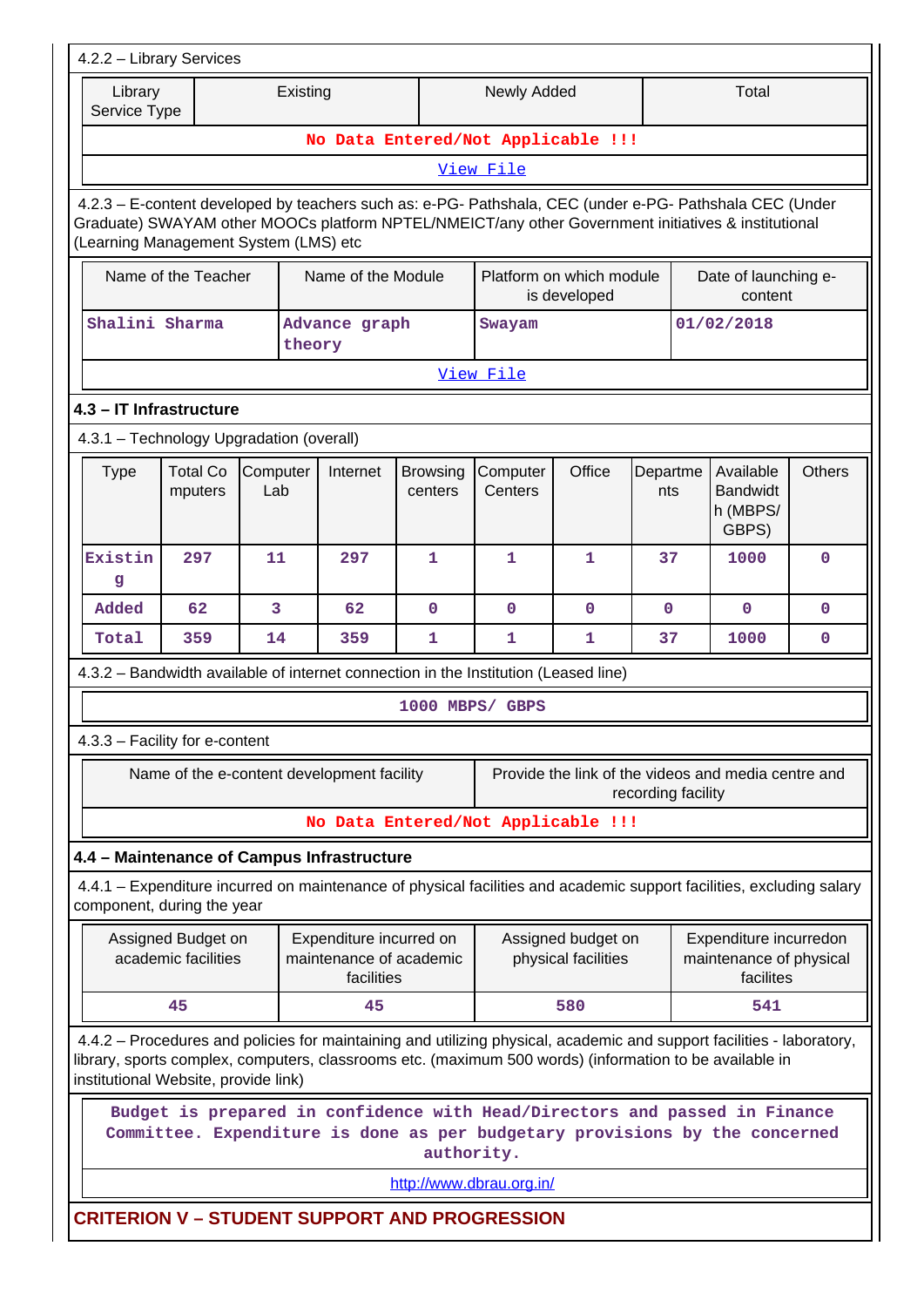|           | 5.1 - Student Support                               |                                         |  |                                                                                                                                                                                                                 |                                                                             |                                                              |             |                                     |
|-----------|-----------------------------------------------------|-----------------------------------------|--|-----------------------------------------------------------------------------------------------------------------------------------------------------------------------------------------------------------------|-----------------------------------------------------------------------------|--------------------------------------------------------------|-------------|-------------------------------------|
|           | 5.1.1 - Scholarships and Financial Support          |                                         |  |                                                                                                                                                                                                                 |                                                                             |                                                              |             |                                     |
|           |                                                     |                                         |  | Name/Title of the scheme                                                                                                                                                                                        | Number of students                                                          |                                                              |             | Amount in Rupees                    |
|           | Financial Support<br>from institution               |                                         |  | 00                                                                                                                                                                                                              | $\mathbf 0$                                                                 |                                                              |             | $\Omega$                            |
|           |                                                     | Financial Support<br>from Other Sources |  |                                                                                                                                                                                                                 |                                                                             |                                                              |             |                                     |
|           | a) National                                         |                                         |  | Scholarship and Fee<br>Reimbursement                                                                                                                                                                            | 1095                                                                        |                                                              |             | 42963252                            |
|           | b) International                                    |                                         |  | $\mathbf 0$                                                                                                                                                                                                     | $\mathbf 0$                                                                 |                                                              |             | $\mathbf 0$                         |
|           |                                                     |                                         |  |                                                                                                                                                                                                                 | View File                                                                   |                                                              |             |                                     |
|           |                                                     |                                         |  | 5.1.2 - Number of capability enhancement and development schemes such as Soft skill development, Remedial<br>coaching, Language lab, Bridge courses, Yoga, Meditation, Personal Counselling and Mentoring etc., |                                                                             |                                                              |             |                                     |
|           | Name of the capability<br>enhancement scheme        |                                         |  | Date of implemetation                                                                                                                                                                                           | Number of students<br>enrolled                                              |                                                              |             | Agencies involved                   |
|           | FDP                                                 |                                         |  | 02/07/2017                                                                                                                                                                                                      | 124                                                                         |                                                              |             | IIT Mumbai                          |
| View File |                                                     |                                         |  |                                                                                                                                                                                                                 |                                                                             |                                                              |             |                                     |
|           | institution during the year                         |                                         |  | 5.1.3 – Students benefited by guidance for competitive examinations and career counselling offered by the                                                                                                       |                                                                             |                                                              |             |                                     |
|           | Year                                                | Name of the<br>scheme                   |  | Number of<br>benefited<br>students for<br>competitive<br>examination                                                                                                                                            | Number of<br>benefited<br>students by<br>career<br>counseling<br>activities | Number of<br>students who<br>have passedin<br>the comp. exam |             | Number of<br>studentsp placed       |
|           | 2018                                                | student<br>counselling                  |  | 111                                                                                                                                                                                                             | 280                                                                         | $\mathbf 0$                                                  | $\mathbf 0$ |                                     |
|           |                                                     |                                         |  |                                                                                                                                                                                                                 | View File                                                                   |                                                              |             |                                     |
|           | harassment and ragging cases during the year        |                                         |  | 5.1.4 – Institutional mechanism for transparency, timely redressal of student grievances, Prevention of sexual                                                                                                  |                                                                             |                                                              |             |                                     |
|           | Total grievances received                           |                                         |  | Number of grievances redressed                                                                                                                                                                                  |                                                                             | Avg. number of days for grievance<br>redressal               |             |                                     |
|           | 35                                                  |                                         |  | 35                                                                                                                                                                                                              |                                                                             |                                                              | 10          |                                     |
|           | 5.2 - Student Progression                           |                                         |  |                                                                                                                                                                                                                 |                                                                             |                                                              |             |                                     |
|           | 5.2.1 - Details of campus placement during the year |                                         |  |                                                                                                                                                                                                                 |                                                                             |                                                              |             |                                     |
|           |                                                     | On campus                               |  |                                                                                                                                                                                                                 |                                                                             | Off campus                                                   |             |                                     |
|           | Nameof<br>organizations<br>visited                  | Number of<br>students<br>participated   |  | Number of<br>stduents placed                                                                                                                                                                                    | Nameof<br>organizations<br>visited                                          | Number of<br>students<br>participated                        |             | Number of<br>stduents placed        |
|           | <b>MSW</b>                                          | 16                                      |  | 4                                                                                                                                                                                                               | $\mathbf{2}$                                                                | $\overline{a}$                                               |             | $\mathbf 0$                         |
|           |                                                     |                                         |  |                                                                                                                                                                                                                 | View File                                                                   |                                                              |             |                                     |
|           |                                                     |                                         |  | 5.2.2 - Student progression to higher education in percentage during the year                                                                                                                                   |                                                                             |                                                              |             |                                     |
|           | Year                                                | Number of<br>students<br>enrolling into |  | Programme<br>graduated from                                                                                                                                                                                     | Depratment<br>graduated from                                                | Name of<br>institution joined                                |             | Name of<br>programme<br>admitted to |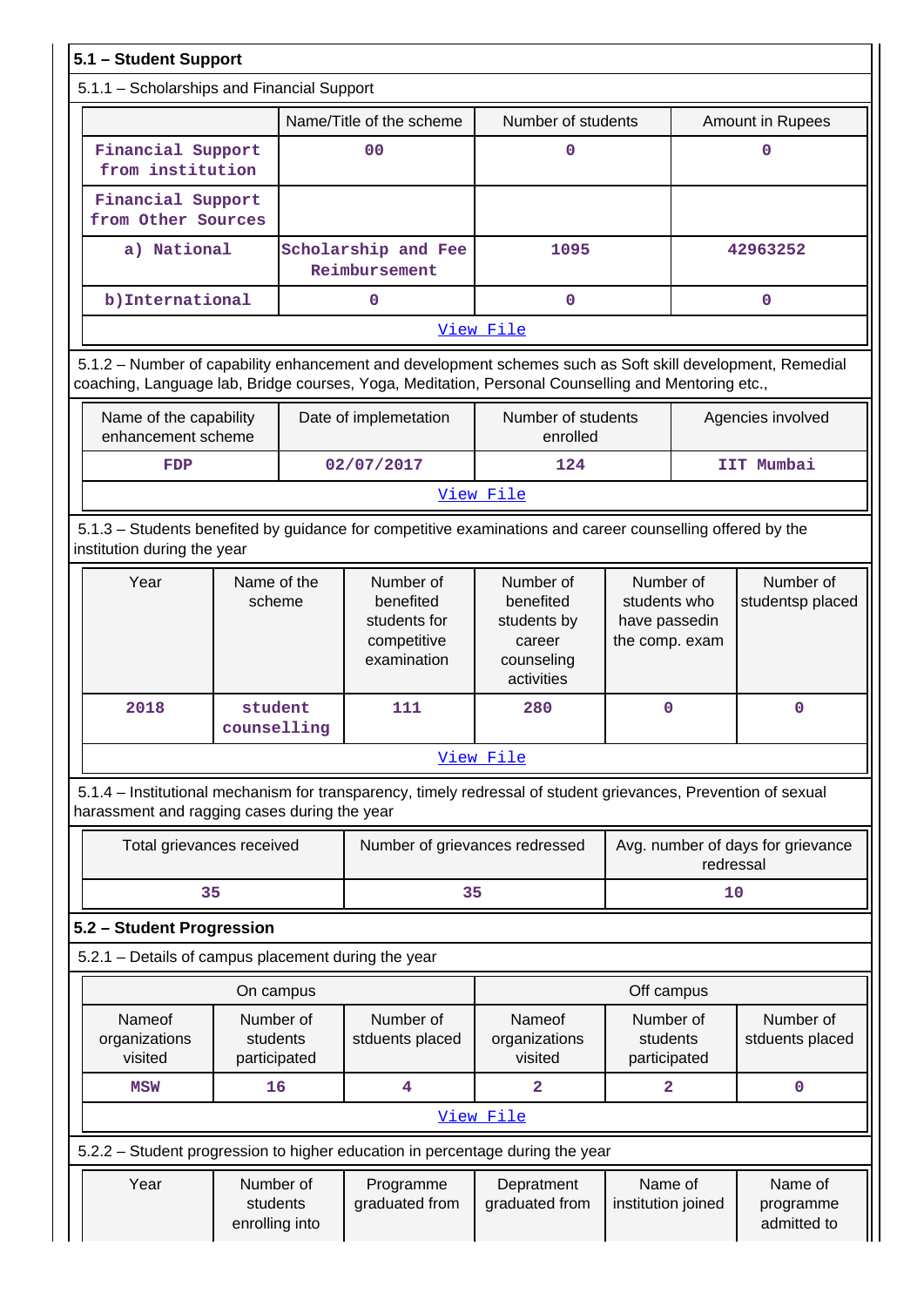|                                                                                                                                                                                | higher education                                                                                                                    |  |                           |                                   |           |                                     |  |                                         |                                                                                                                    |  |
|--------------------------------------------------------------------------------------------------------------------------------------------------------------------------------|-------------------------------------------------------------------------------------------------------------------------------------|--|---------------------------|-----------------------------------|-----------|-------------------------------------|--|-----------------------------------------|--------------------------------------------------------------------------------------------------------------------|--|
| 2018                                                                                                                                                                           | 23                                                                                                                                  |  | <b>B. PHARMA</b>          |                                   |           | <b>PHARMACY</b>                     |  | <b>MANY</b>                             | <b>MPHARMA</b>                                                                                                     |  |
|                                                                                                                                                                                |                                                                                                                                     |  |                           |                                   | View File |                                     |  |                                         |                                                                                                                    |  |
| (eg:NET/SET/SLET/GATE/GMAT/CAT/GRE/TOFEL/Civil Services/State Government Services)                                                                                             | 5.2.3 - Students qualifying in state/ national/ international level examinations during the year                                    |  |                           |                                   |           |                                     |  |                                         |                                                                                                                    |  |
|                                                                                                                                                                                | Items                                                                                                                               |  |                           |                                   |           |                                     |  | Number of students selected/ qualifying |                                                                                                                    |  |
|                                                                                                                                                                                | <b>NET</b>                                                                                                                          |  |                           |                                   |           |                                     |  | 11                                      |                                                                                                                    |  |
|                                                                                                                                                                                | View File                                                                                                                           |  |                           |                                   |           |                                     |  |                                         |                                                                                                                    |  |
|                                                                                                                                                                                | 5.2.4 - Sports and cultural activities / competitions organised at the institution level during the year                            |  |                           |                                   |           |                                     |  |                                         |                                                                                                                    |  |
|                                                                                                                                                                                | Activity                                                                                                                            |  |                           | Level                             |           |                                     |  | Number of Participants                  |                                                                                                                    |  |
|                                                                                                                                                                                | YOUTH FESTIVAL                                                                                                                      |  |                           | <b>UNIVERSITY</b>                 |           |                                     |  | 700                                     |                                                                                                                    |  |
| View File                                                                                                                                                                      |                                                                                                                                     |  |                           |                                   |           |                                     |  |                                         |                                                                                                                    |  |
| 5.3 - Student Participation and Activities                                                                                                                                     |                                                                                                                                     |  |                           |                                   |           |                                     |  |                                         |                                                                                                                    |  |
| 5.3.1 – Number of awards/medals for outstanding performance in sports/cultural activities at national/international<br>level (award for a team event should be counted as one) |                                                                                                                                     |  |                           |                                   |           |                                     |  |                                         |                                                                                                                    |  |
| Year                                                                                                                                                                           | Name of the<br>award/medal                                                                                                          |  | National/<br>Internaional | Number of<br>awards for<br>Sports |           | Number of<br>awards for<br>Cultural |  | Student ID<br>number                    | Name of the<br>student                                                                                             |  |
| 2018                                                                                                                                                                           | <b>NORTHERN</b><br><b>REGION</b><br>YOUTH<br><b>FESTIVAL</b>                                                                        |  | National                  | $\Omega$                          |           | 5                                   |  | 0000                                    | <b>ROHIT KUSH</b><br><b>WAH (SCULPT</b><br>URE)                                                                    |  |
|                                                                                                                                                                                |                                                                                                                                     |  |                           |                                   | View File |                                     |  |                                         |                                                                                                                    |  |
| the institution (maximum 500 words)                                                                                                                                            |                                                                                                                                     |  |                           |                                   |           |                                     |  |                                         | 5.3.2 - Activity of Student Council & representation of students on academic & administrative bodies/committees of |  |
|                                                                                                                                                                                | Democratic Students Election are held this year and council elected plays an<br>important role in Academic and Administrative role. |  |                           |                                   |           |                                     |  |                                         |                                                                                                                    |  |
| 5.4 - Alumni Engagement                                                                                                                                                        |                                                                                                                                     |  |                           |                                   |           |                                     |  |                                         |                                                                                                                    |  |
|                                                                                                                                                                                | 5.4.1 - Whether the institution has registered Alumni Association?                                                                  |  |                           |                                   |           |                                     |  |                                         |                                                                                                                    |  |
| <b>No</b>                                                                                                                                                                      |                                                                                                                                     |  |                           |                                   |           |                                     |  |                                         |                                                                                                                    |  |
|                                                                                                                                                                                | ALUMINI ASSOCIATION IS IN SOME DEPARTMENTS AND THEY CONDUCT THEIR ACTIVITIES                                                        |  |                           |                                   |           |                                     |  |                                         |                                                                                                                    |  |
| 5.4.2 - No. of registered Alumni:                                                                                                                                              |                                                                                                                                     |  |                           |                                   |           |                                     |  |                                         |                                                                                                                    |  |
|                                                                                                                                                                                |                                                                                                                                     |  |                           | 1                                 |           |                                     |  |                                         |                                                                                                                    |  |
|                                                                                                                                                                                | 5.4.3 - Alumni contribution during the year (in Rupees) :                                                                           |  |                           |                                   |           |                                     |  |                                         |                                                                                                                    |  |
|                                                                                                                                                                                |                                                                                                                                     |  |                           | $\mathbf 0$                       |           |                                     |  |                                         |                                                                                                                    |  |
|                                                                                                                                                                                | 5.4.4 - Meetings/activities organized by Alumni Association:                                                                        |  |                           |                                   |           |                                     |  |                                         |                                                                                                                    |  |
|                                                                                                                                                                                | once in a year (Institute of Social Sciences Alumni Association Agra)                                                               |  |                           |                                   |           |                                     |  |                                         |                                                                                                                    |  |
| <b>CRITERION VI - GOVERNANCE, LEADERSHIP AND MANAGEMENT</b>                                                                                                                    |                                                                                                                                     |  |                           |                                   |           |                                     |  |                                         |                                                                                                                    |  |
| 6.1 - Institutional Vision and Leadership                                                                                                                                      |                                                                                                                                     |  |                           |                                   |           |                                     |  |                                         |                                                                                                                    |  |
| words)                                                                                                                                                                         |                                                                                                                                     |  |                           |                                   |           |                                     |  |                                         | 6.1.1 – Mention two practices of decentralization and participative management during the last year (maximum 500   |  |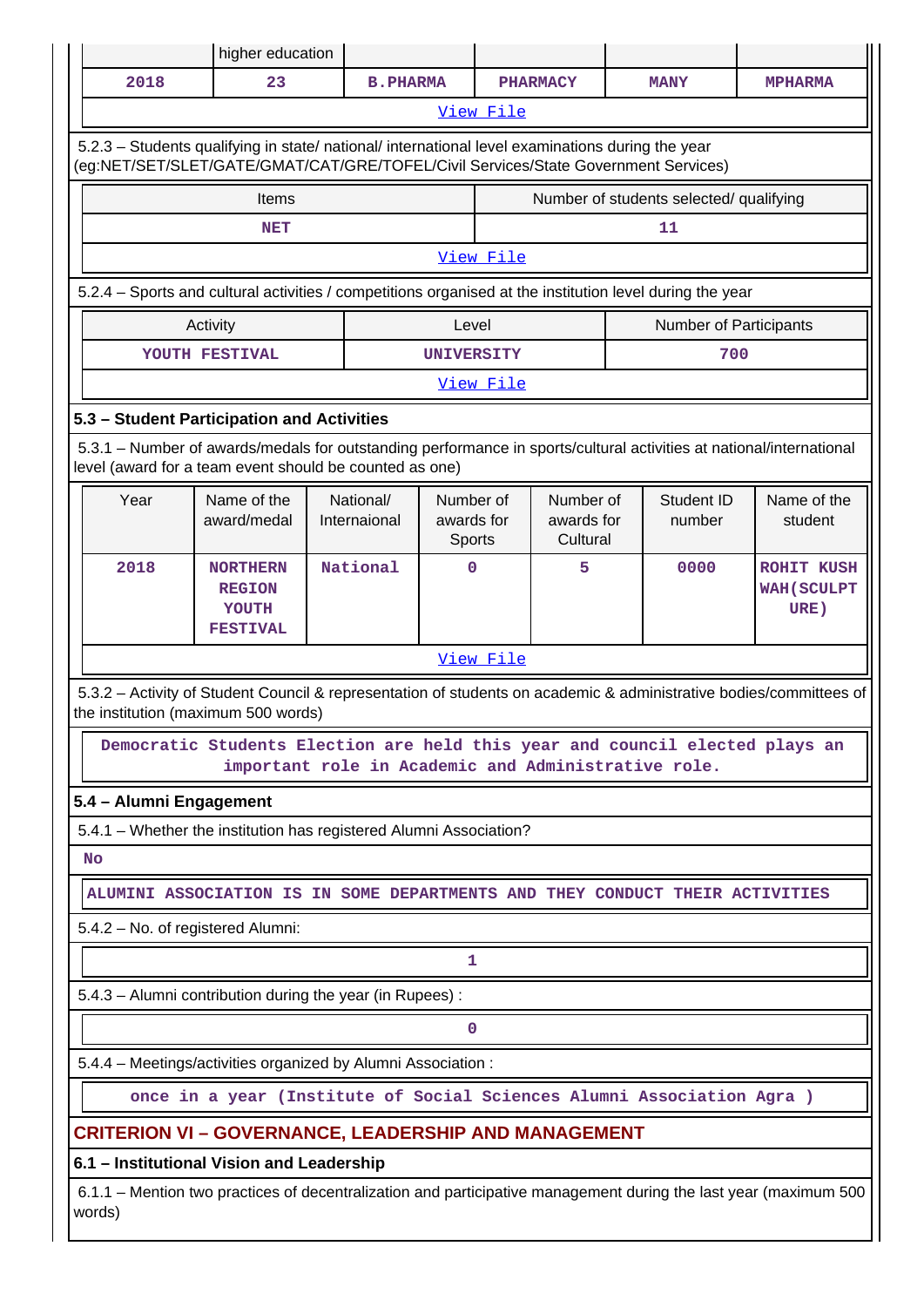**PALAK SCHEME- Teachers(13 in number) acted as PALAK ( caretakers) for observing affiliated colleges of the university in seven districts. Under their observance smooth and fair theory and practical examination were conducted for session 2016-17. Online system of Affiliation was started to receive and dispose of the various documents of the colleges applying for affiliation. Tha panel of experts were made available online. Online**

6.1.2 – Does the institution have a Management Information System (MIS)?

**No. 2. In the case of the case of the case of the case of the case of the case of the case of the case of the case of the case of the case of the case of the case of the case of the case of the case of the case of the cas** 

#### **6.2 – Strategy Development and Deployment**

6.2.1 – Quality improvement strategies adopted by the institution for each of the following (with in 100 words each):

| <b>Strategy Type</b>                                          | Details                                                                                                                                                                                                                                                                                                                                                                                                                                                                                                                                                                                                                                                            |
|---------------------------------------------------------------|--------------------------------------------------------------------------------------------------------------------------------------------------------------------------------------------------------------------------------------------------------------------------------------------------------------------------------------------------------------------------------------------------------------------------------------------------------------------------------------------------------------------------------------------------------------------------------------------------------------------------------------------------------------------|
| Curriculum Development                                        | Curriculum developed as per CBCS for<br>all PG Courses since 2017-18                                                                                                                                                                                                                                                                                                                                                                                                                                                                                                                                                                                               |
| Teaching and Learning                                         | USE of ICT in newly developed Smart<br>classrooms                                                                                                                                                                                                                                                                                                                                                                                                                                                                                                                                                                                                                  |
| Examination and Evaluation                                    | Bar coding System for hiding the roll<br>number of the students during<br>evaluation                                                                                                                                                                                                                                                                                                                                                                                                                                                                                                                                                                               |
| Research and Development                                      | All possible help is provided by the<br>University in the promotion of research<br>and development. In order to strengthen<br>the quality of doctoral programe<br>quality assurance measures such as an<br>entrance test, course work classes,<br>course work examination and interview<br>have been incorporated. Around 368<br>Research Scholars in different<br>disciplines have been admitted through<br>the given process who are pursuing<br>their course work. In addition to the<br>conventional areas, research is also<br>carried out on socially and<br>industrially relevant themes by<br>assessing the needs of different<br>sections of the society. |
| Library, ICT and Physical<br>Infrastructure / Instrumentation | Library is equipped with digitization<br>machine, 17 Smart classrooms are<br>developed.                                                                                                                                                                                                                                                                                                                                                                                                                                                                                                                                                                            |
| Human Resource Management                                     | The faculty members are encouraged to<br>attend orientation programmes,<br>refresher courses, training programs,<br>workshops, seminars and conferences for<br>upgradation of knowledge and<br>development of competencies. Skill<br>development workshops are organized by<br>various departments.                                                                                                                                                                                                                                                                                                                                                                |
| Industry Interaction / Collaboration                          | Professional courses like Engg.<br>Pharmacy, Management are having such<br>activities.                                                                                                                                                                                                                                                                                                                                                                                                                                                                                                                                                                             |
| Admission of Students                                         | The admission procedure adopted by<br>University for various courses is                                                                                                                                                                                                                                                                                                                                                                                                                                                                                                                                                                                            |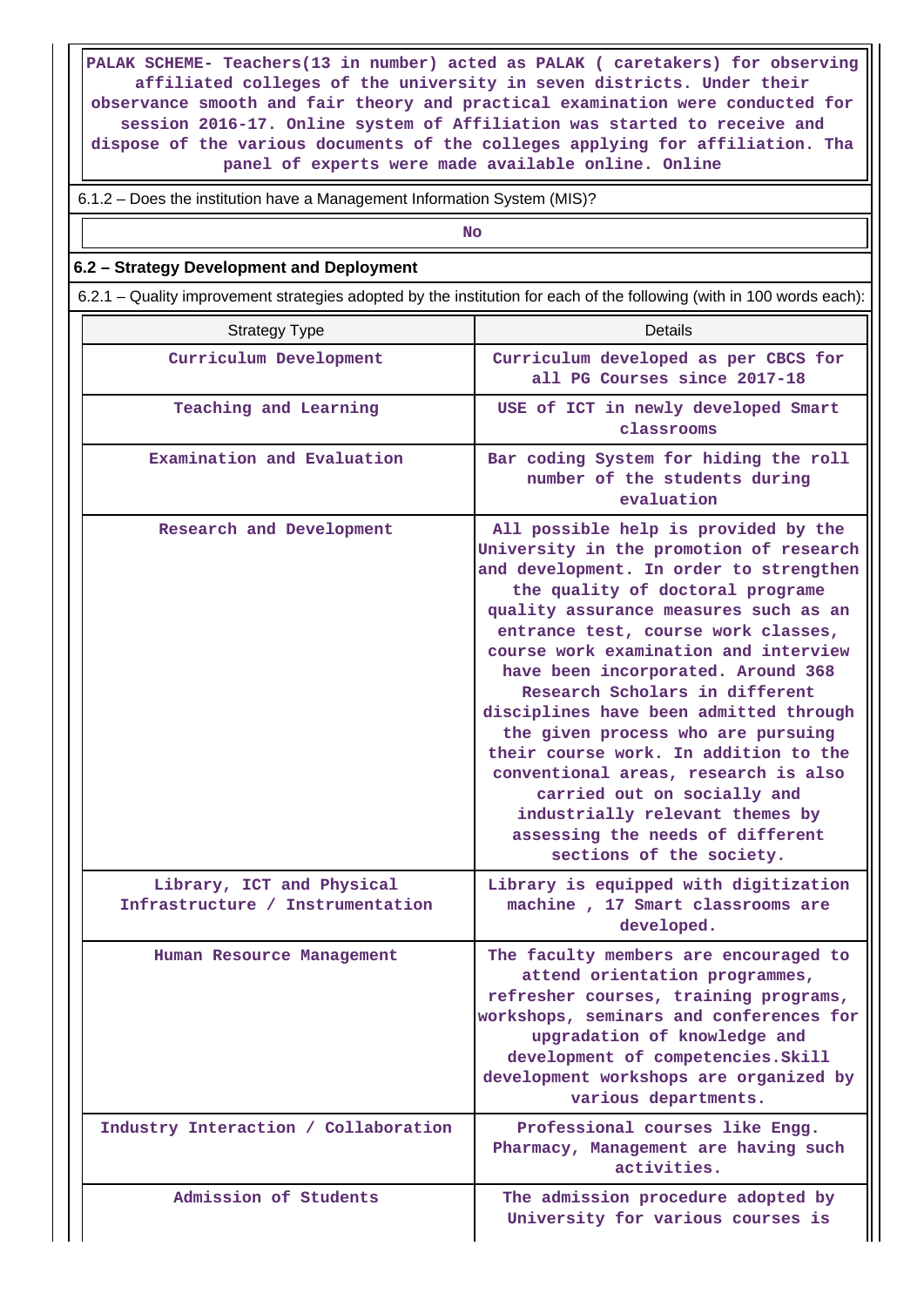**transparent, unbiased and student friendly. For admissions in Management and Engineering courses admissions are done centrally through UPSEE. For admissions in B.Ed. course entrance examination is conducted centrally at the state level by State government. For M.Sc., M.Phil. courses an Entrance Examination is conducted by the University as per UGC norms.**

| 6.2.2 – Implementation of e-governance in areas of operations: |                                                                                                                                                          |  |  |  |  |  |  |  |  |
|----------------------------------------------------------------|----------------------------------------------------------------------------------------------------------------------------------------------------------|--|--|--|--|--|--|--|--|
| E-governace area                                               | Details                                                                                                                                                  |  |  |  |  |  |  |  |  |
| Planning and Development                                       | E- tendering for better procurement for<br>goods and services.                                                                                           |  |  |  |  |  |  |  |  |
| Administration                                                 | Online Help Desk Started for help of<br>the students.                                                                                                    |  |  |  |  |  |  |  |  |
| Finance and Accounts                                           | Online Gateway Payment System students<br>to assure the deposit receipt in real<br>time and proper account of the<br>University.                         |  |  |  |  |  |  |  |  |
| Student Admission and Support                                  | Online application invited for<br>admission to various courses                                                                                           |  |  |  |  |  |  |  |  |
| Examination                                                    | On line registration for teachers for<br>evaluation and other examination work.<br>This helps in smooth transaction of<br>remuneration to their account. |  |  |  |  |  |  |  |  |

### **6.3 – Faculty Empowerment Strategies**

 6.3.1 – Teachers provided with financial support to attend conferences / workshops and towards membership fee of professional bodies during the year

| Year | Name of Teacher     | Name of conference/<br>workshop attended<br>for which financial<br>support provided | Name of the<br>professional body for<br>which membership<br>fee is provided | Amount of support |  |  |  |  |  |  |
|------|---------------------|-------------------------------------------------------------------------------------|-----------------------------------------------------------------------------|-------------------|--|--|--|--|--|--|
| 2018 | <b>AMIT SINGHAL</b> | <b>PROFESSIONAL</b><br><b>TRAINING</b><br><b>WORKSHOP</b>                           | IIM UDAIPUR                                                                 | 10000             |  |  |  |  |  |  |
|      | View File           |                                                                                     |                                                                             |                   |  |  |  |  |  |  |

 6.3.2 – Number of professional development / administrative training programmes organized by the University for teaching and non teaching staff during the year

| Year | Title of the<br>professional<br>development<br>programme<br>organised for<br>teaching staff | Title of the<br>administrative<br>training<br>programme<br>organised for<br>non-teaching<br>staff | From date  | To Date    | Number of<br>participants<br>(Teaching<br>staff) | Number of<br>participants<br>(non-teaching<br>staff) |
|------|---------------------------------------------------------------------------------------------|---------------------------------------------------------------------------------------------------|------------|------------|--------------------------------------------------|------------------------------------------------------|
| 2017 | cloud<br>computing                                                                          | nil                                                                                               | 27/11/2017 | 28/11/2017 | 65                                               | $\Omega$                                             |
| 2018 | Internet<br>of Thing                                                                        | Internet<br>of Thing                                                                              | 07/02/2018 | 11/02/2018 | 74                                               | 15                                                   |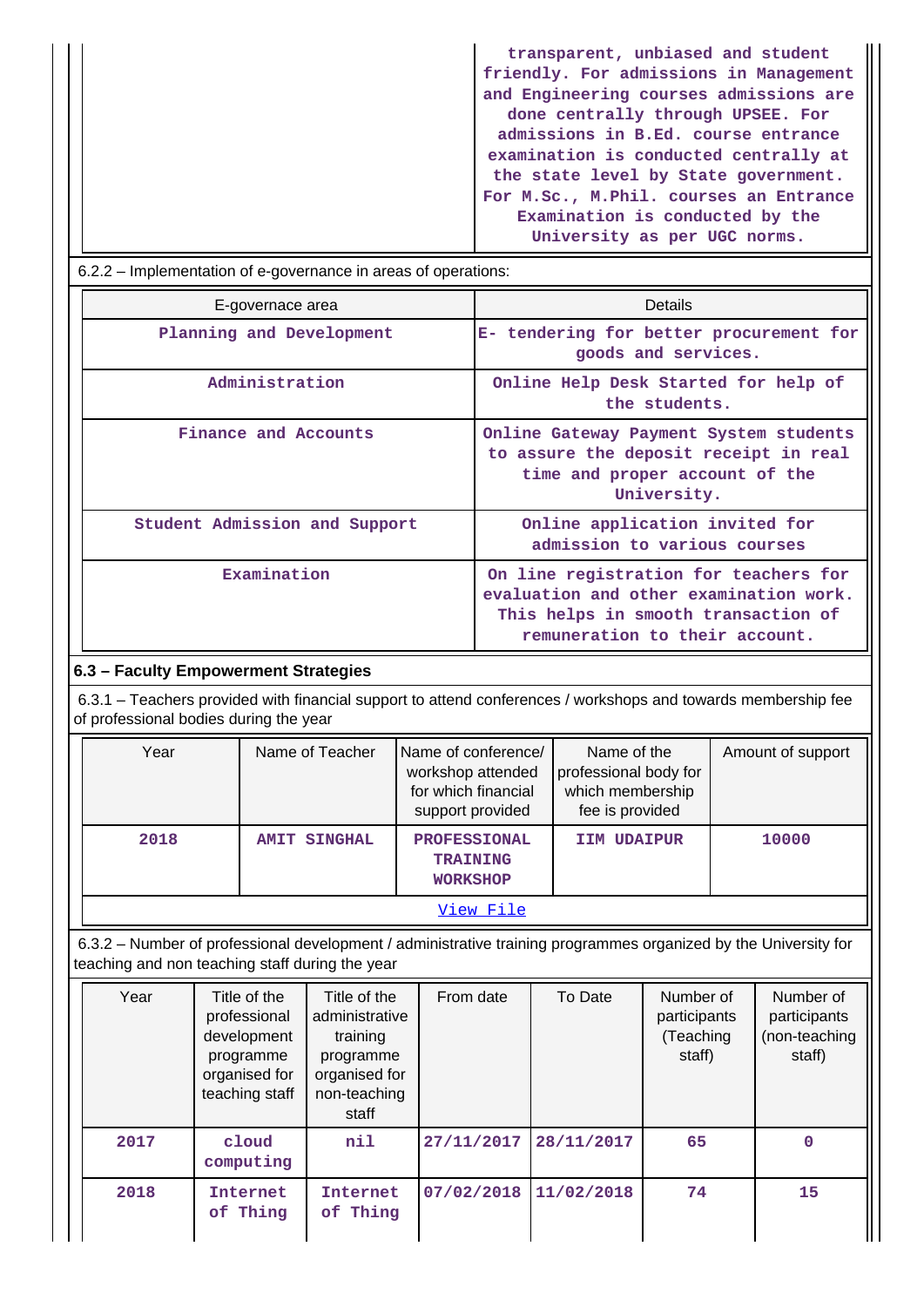|                                                                                                                                                                                                                                                                                                                                                       |                                                                                | and its Ap<br>plications                     | and its Ap<br>plications           |                               |            |           |            |              |           |                  |  |
|-------------------------------------------------------------------------------------------------------------------------------------------------------------------------------------------------------------------------------------------------------------------------------------------------------------------------------------------------------|--------------------------------------------------------------------------------|----------------------------------------------|------------------------------------|-------------------------------|------------|-----------|------------|--------------|-----------|------------------|--|
| 2018                                                                                                                                                                                                                                                                                                                                                  |                                                                                | Workshop<br>on Outcome<br>based<br>Education | <b>NIL</b>                         |                               | 26/02/2018 |           | 27/02/2018 | 86           |           | $\mathbf 0$      |  |
| No file uploaded.                                                                                                                                                                                                                                                                                                                                     |                                                                                |                                              |                                    |                               |            |           |            |              |           |                  |  |
| 6.3.3 - No. of teachers attending professional development programmes, viz., Orientation Programme, Refresher<br>Course, Short Term Course, Faculty Development Programmes during the year                                                                                                                                                            |                                                                                |                                              |                                    |                               |            |           |            |              |           |                  |  |
|                                                                                                                                                                                                                                                                                                                                                       | Title of the<br>professional<br>development<br>programme                       |                                              | Number of teachers<br>who attended |                               | From Date  |           | To date    |              | Duration  |                  |  |
|                                                                                                                                                                                                                                                                                                                                                       | <b>MENTORS</b><br><b>EDUCATORS IN</b><br><b>EDUCATION</b><br><b>TECHNOLOGY</b> |                                              | 1                                  |                               | 17/05/2018 |           | 05/06/2018 |              | 15        |                  |  |
|                                                                                                                                                                                                                                                                                                                                                       |                                                                                |                                              |                                    |                               | View File  |           |            |              |           |                  |  |
| 6.3.4 - Faculty and Staff recruitment (no. for permanent recruitment):                                                                                                                                                                                                                                                                                |                                                                                |                                              |                                    |                               |            |           |            |              |           |                  |  |
|                                                                                                                                                                                                                                                                                                                                                       |                                                                                | Teaching                                     |                                    |                               |            |           |            | Non-teaching |           |                  |  |
| Permanent                                                                                                                                                                                                                                                                                                                                             |                                                                                |                                              |                                    | <b>Full Time</b>              |            | Permanent |            |              |           | <b>Full Time</b> |  |
| 0                                                                                                                                                                                                                                                                                                                                                     |                                                                                |                                              |                                    | 0<br>0                        |            |           |            | 0            |           |                  |  |
|                                                                                                                                                                                                                                                                                                                                                       | 6.3.5 - Welfare schemes for                                                    |                                              |                                    |                               |            |           |            |              |           |                  |  |
|                                                                                                                                                                                                                                                                                                                                                       | Teaching<br>Non-teaching<br><b>Students</b>                                    |                                              |                                    |                               |            |           |            |              |           |                  |  |
| TWF Medical Reimbursement                                                                                                                                                                                                                                                                                                                             |                                                                                |                                              |                                    | Medical Reimbursement         |            |           |            | Canteen      |           |                  |  |
| 6.4 - Financial Management and Resource Mobilization                                                                                                                                                                                                                                                                                                  |                                                                                |                                              |                                    |                               |            |           |            |              |           |                  |  |
| 6.4.1 - Institution conducts internal and external financial audits regularly (with in 100 words each)                                                                                                                                                                                                                                                |                                                                                |                                              |                                    |                               |            |           |            |              |           |                  |  |
| University has a system for internal as well as external Financial Audit. All<br>financial decisions are taken by salutatory body Financial Committee and then<br>formal approval is done by Executive Committee. Internal is done through CA<br>hired by the University and external audit is done by Account General office of<br>state Government. |                                                                                |                                              |                                    |                               |            |           |            |              |           |                  |  |
| 6.4.2 - Funds / Grants received from management, non-government bodies, individuals, philanthropies during the<br>year(not covered in Criterion III)                                                                                                                                                                                                  |                                                                                |                                              |                                    |                               |            |           |            |              |           |                  |  |
|                                                                                                                                                                                                                                                                                                                                                       | Name of the non government<br>funding agencies /individuals                    |                                              |                                    | Funds/ Grnats received in Rs. |            |           |            |              | Purpose   |                  |  |
| NI1                                                                                                                                                                                                                                                                                                                                                   |                                                                                |                                              |                                    | 0                             |            |           |            | Nil          |           |                  |  |
| No file uploaded.                                                                                                                                                                                                                                                                                                                                     |                                                                                |                                              |                                    |                               |            |           |            |              |           |                  |  |
| 6.4.3 - Total corpus fund generated                                                                                                                                                                                                                                                                                                                   |                                                                                |                                              |                                    |                               |            |           |            |              |           |                  |  |
| 0                                                                                                                                                                                                                                                                                                                                                     |                                                                                |                                              |                                    |                               |            |           |            |              |           |                  |  |
| 6.5 - Internal Quality Assurance System                                                                                                                                                                                                                                                                                                               |                                                                                |                                              |                                    |                               |            |           |            |              |           |                  |  |
| 6.5.1 - Whether Academic and Administrative Audit (AAA) has been done?                                                                                                                                                                                                                                                                                |                                                                                |                                              |                                    |                               |            |           |            |              |           |                  |  |
| <b>Audit Type</b>                                                                                                                                                                                                                                                                                                                                     |                                                                                |                                              | External                           |                               |            |           |            |              | Internal  |                  |  |
|                                                                                                                                                                                                                                                                                                                                                       | Yes/No                                                                         |                                              |                                    |                               | Agency     | Yes/No    |            |              | Authority |                  |  |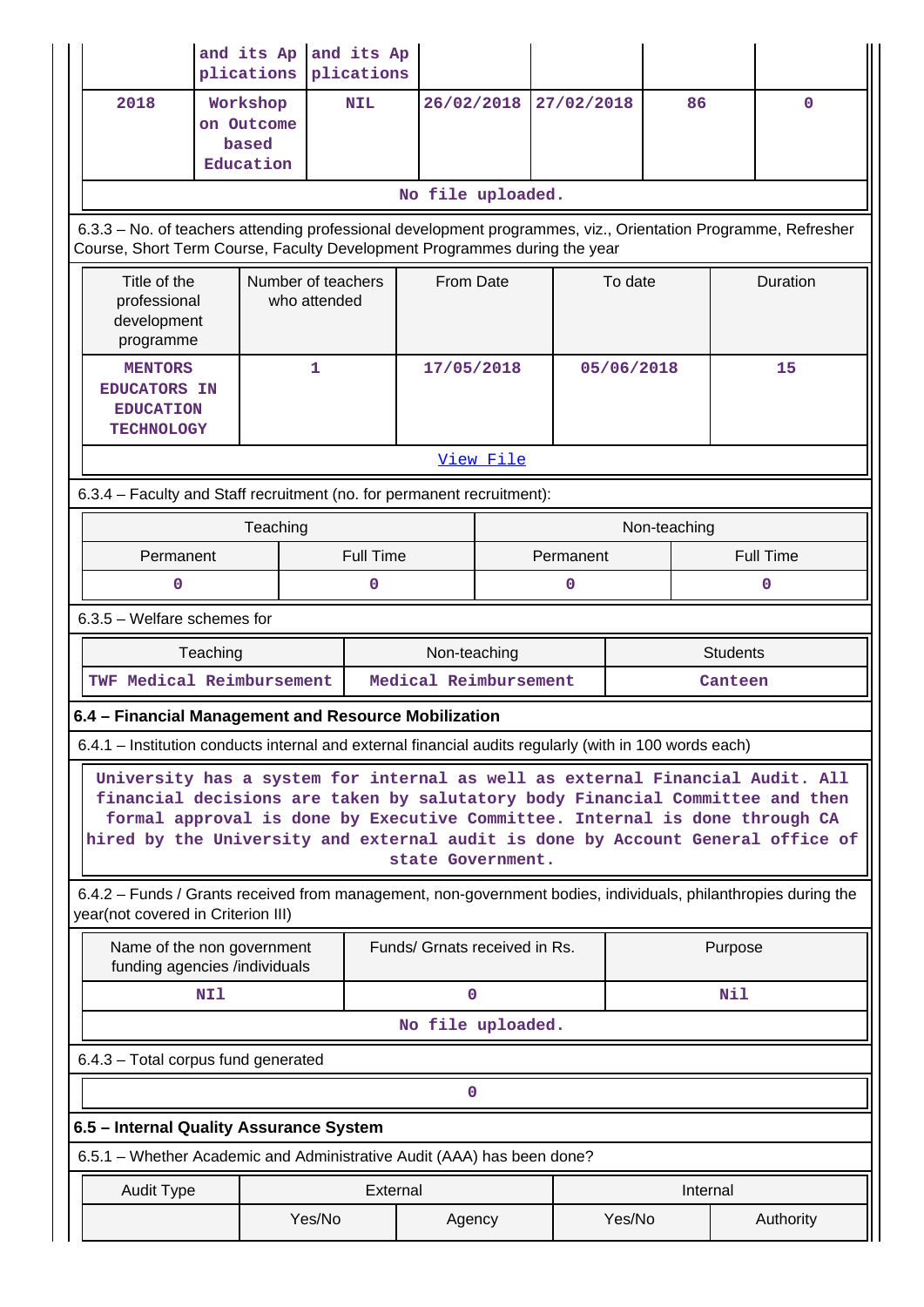| Academic                                                                                                                                                                                                                                                                                                                                                                                                                                                                                                                      | No.                                                                                                                                                                                                                                                                                                                                                                                                                                                                                                                                                                                                                                                                                                                  |  |                            |                      |  | <b>No</b>              |  |                           |  |  |
|-------------------------------------------------------------------------------------------------------------------------------------------------------------------------------------------------------------------------------------------------------------------------------------------------------------------------------------------------------------------------------------------------------------------------------------------------------------------------------------------------------------------------------|----------------------------------------------------------------------------------------------------------------------------------------------------------------------------------------------------------------------------------------------------------------------------------------------------------------------------------------------------------------------------------------------------------------------------------------------------------------------------------------------------------------------------------------------------------------------------------------------------------------------------------------------------------------------------------------------------------------------|--|----------------------------|----------------------|--|------------------------|--|---------------------------|--|--|
| Administrative                                                                                                                                                                                                                                                                                                                                                                                                                                                                                                                | <b>No</b>                                                                                                                                                                                                                                                                                                                                                                                                                                                                                                                                                                                                                                                                                                            |  |                            |                      |  | <b>No</b>              |  |                           |  |  |
| 6.5.2 – What efforts are made by the University to promote autonomy in the affiliated/constituent colleges? (if<br>applicable)                                                                                                                                                                                                                                                                                                                                                                                                |                                                                                                                                                                                                                                                                                                                                                                                                                                                                                                                                                                                                                                                                                                                      |  |                            |                      |  |                        |  |                           |  |  |
|                                                                                                                                                                                                                                                                                                                                                                                                                                                                                                                               | The university has a well-developed system for affiliation of colleges and<br>courses. Whenever a proposal to commence new courses comes from them,<br>inspection teams from the University visit the affiliated colleges, to assess<br>infrastructural and academic requirements, stipulated by the UGC and<br>incorporated in the University's Statutes, and grant permission if satisfied<br>without any prejudice or biasedness. The Boards of Study and Academic Council<br>permit/discuss all proposals without prejudice which come from affiliated<br>institutions. Academic reforms are introduced from time to time to make the<br>higher education more relevant/applied at the University and affiliated |  | institutions level.        |                      |  |                        |  |                           |  |  |
| 6.5.3 – Activities and support from the Parent – Teacher Association (at least three)                                                                                                                                                                                                                                                                                                                                                                                                                                         |                                                                                                                                                                                                                                                                                                                                                                                                                                                                                                                                                                                                                                                                                                                      |  |                            |                      |  |                        |  |                           |  |  |
| The university has no formal Parent - Teacher Association, but parents have<br>free access to the teaching departments and teachers for offering<br>suggestions. The teachers also interact with parents directly or through<br>Head/Dean/Proctor, whenever they have any issue regarding some student. This<br>communication between the parents and teachers helps in building a congenial<br>academic environment in the campus which promotes overall quality of the<br>University in general and students in particular. |                                                                                                                                                                                                                                                                                                                                                                                                                                                                                                                                                                                                                                                                                                                      |  |                            |                      |  |                        |  |                           |  |  |
| 6.5.4 – Development programmes for support staff (at least three)                                                                                                                                                                                                                                                                                                                                                                                                                                                             |                                                                                                                                                                                                                                                                                                                                                                                                                                                                                                                                                                                                                                                                                                                      |  |                            |                      |  |                        |  |                           |  |  |
| Training programs for efficient operations.                                                                                                                                                                                                                                                                                                                                                                                                                                                                                   |                                                                                                                                                                                                                                                                                                                                                                                                                                                                                                                                                                                                                                                                                                                      |  |                            |                      |  |                        |  |                           |  |  |
|                                                                                                                                                                                                                                                                                                                                                                                                                                                                                                                               |                                                                                                                                                                                                                                                                                                                                                                                                                                                                                                                                                                                                                                                                                                                      |  |                            |                      |  |                        |  |                           |  |  |
|                                                                                                                                                                                                                                                                                                                                                                                                                                                                                                                               |                                                                                                                                                                                                                                                                                                                                                                                                                                                                                                                                                                                                                                                                                                                      |  |                            |                      |  |                        |  |                           |  |  |
|                                                                                                                                                                                                                                                                                                                                                                                                                                                                                                                               | IQAC made active Planning for placement cell Structure Feedback for students                                                                                                                                                                                                                                                                                                                                                                                                                                                                                                                                                                                                                                         |  | introduced                 |                      |  |                        |  |                           |  |  |
|                                                                                                                                                                                                                                                                                                                                                                                                                                                                                                                               |                                                                                                                                                                                                                                                                                                                                                                                                                                                                                                                                                                                                                                                                                                                      |  |                            |                      |  |                        |  |                           |  |  |
|                                                                                                                                                                                                                                                                                                                                                                                                                                                                                                                               | a) Submission of Data for AISHE portal                                                                                                                                                                                                                                                                                                                                                                                                                                                                                                                                                                                                                                                                               |  |                            |                      |  | Yes                    |  |                           |  |  |
|                                                                                                                                                                                                                                                                                                                                                                                                                                                                                                                               | b) Participation in NIRF                                                                                                                                                                                                                                                                                                                                                                                                                                                                                                                                                                                                                                                                                             |  |                            |                      |  | No                     |  |                           |  |  |
|                                                                                                                                                                                                                                                                                                                                                                                                                                                                                                                               | c)ISO certification                                                                                                                                                                                                                                                                                                                                                                                                                                                                                                                                                                                                                                                                                                  |  |                            |                      |  | No                     |  |                           |  |  |
|                                                                                                                                                                                                                                                                                                                                                                                                                                                                                                                               | d)NBA or any other quality audit                                                                                                                                                                                                                                                                                                                                                                                                                                                                                                                                                                                                                                                                                     |  |                            |                      |  | No                     |  |                           |  |  |
|                                                                                                                                                                                                                                                                                                                                                                                                                                                                                                                               |                                                                                                                                                                                                                                                                                                                                                                                                                                                                                                                                                                                                                                                                                                                      |  |                            |                      |  |                        |  |                           |  |  |
| Year                                                                                                                                                                                                                                                                                                                                                                                                                                                                                                                          | Name of quality<br>initiative by IQAC                                                                                                                                                                                                                                                                                                                                                                                                                                                                                                                                                                                                                                                                                |  | Date of<br>conducting IQAC | <b>Duration From</b> |  | <b>Duration To</b>     |  | Number of<br>participants |  |  |
| 2017                                                                                                                                                                                                                                                                                                                                                                                                                                                                                                                          | IQAC made<br>Pro Active                                                                                                                                                                                                                                                                                                                                                                                                                                                                                                                                                                                                                                                                                              |  | 01/07/2017                 | 01/07/2017           |  | 30/06/2018             |  | 166                       |  |  |
|                                                                                                                                                                                                                                                                                                                                                                                                                                                                                                                               |                                                                                                                                                                                                                                                                                                                                                                                                                                                                                                                                                                                                                                                                                                                      |  |                            | No file uploaded.    |  |                        |  |                           |  |  |
|                                                                                                                                                                                                                                                                                                                                                                                                                                                                                                                               |                                                                                                                                                                                                                                                                                                                                                                                                                                                                                                                                                                                                                                                                                                                      |  |                            |                      |  |                        |  |                           |  |  |
|                                                                                                                                                                                                                                                                                                                                                                                                                                                                                                                               |                                                                                                                                                                                                                                                                                                                                                                                                                                                                                                                                                                                                                                                                                                                      |  |                            |                      |  |                        |  |                           |  |  |
|                                                                                                                                                                                                                                                                                                                                                                                                                                                                                                                               |                                                                                                                                                                                                                                                                                                                                                                                                                                                                                                                                                                                                                                                                                                                      |  |                            |                      |  |                        |  |                           |  |  |
| 6.5.5 - Post Accreditation initiative(s) (mention at least three)<br>6.5.6 - Internal Quality Assurance System Details<br>6.5.7 - Number of Quality Initiatives undertaken during the year<br><b>CRITERION VII - INSTITUTIONAL VALUES AND BEST PRACTICES</b><br>7.1 - Institutional Values and Social Responsibilities<br>7.1.1 – Gender Equity (Number of gender equity promotion programmes organized by the institution during the<br>year)<br>Title of the<br>programme                                                   | Period from                                                                                                                                                                                                                                                                                                                                                                                                                                                                                                                                                                                                                                                                                                          |  | Period To                  |                      |  | Number of Participants |  |                           |  |  |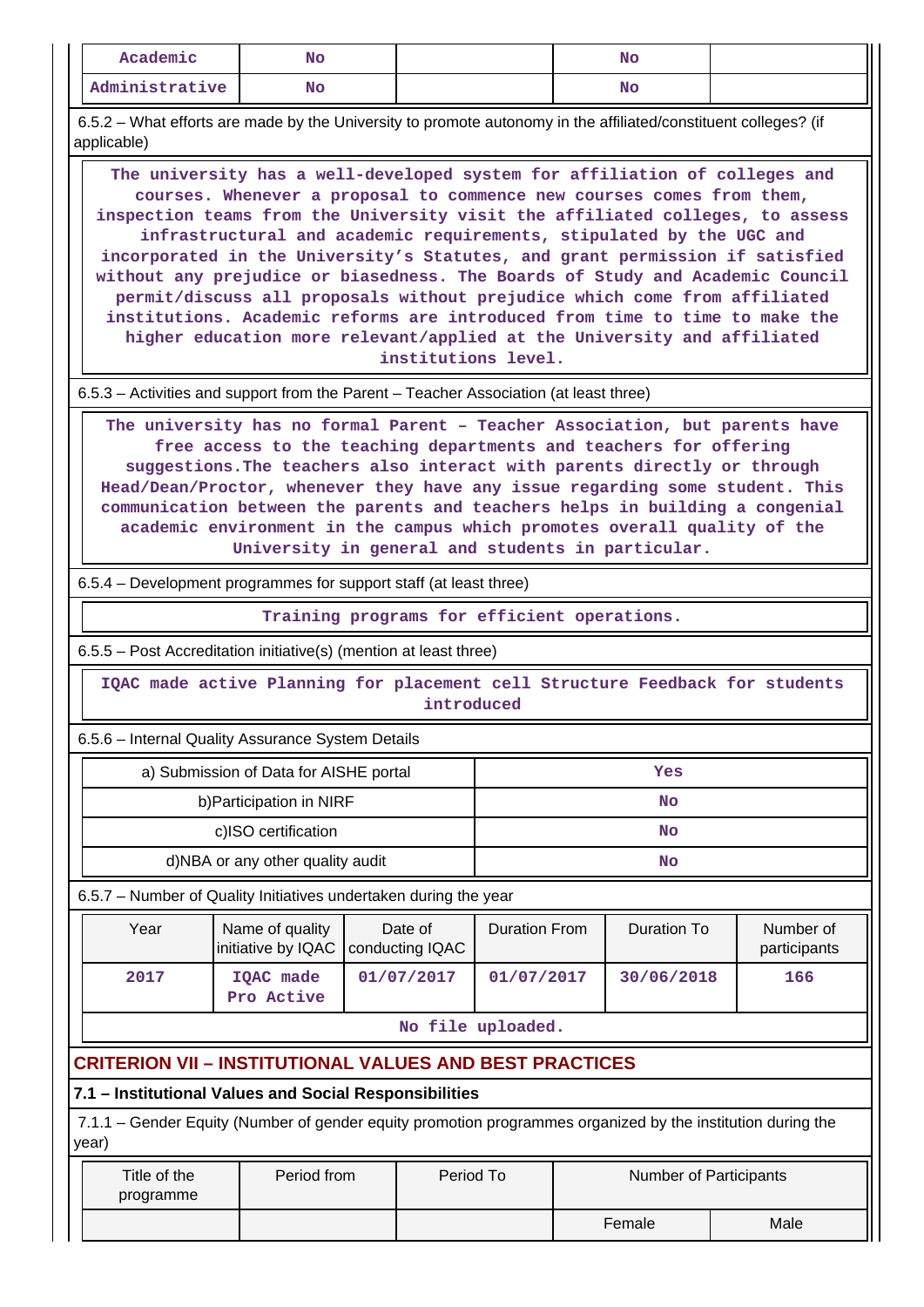|                                                                                                                                                                                                                                                  | <b>NIL</b><br>01/07/2017                                                                                                         |                                                                                                   | 30/06/2018 |                          | $\pmb{0}$         |                          |                       | $\mathbf 0$                                                                                    |                                                     |  |  |  |
|--------------------------------------------------------------------------------------------------------------------------------------------------------------------------------------------------------------------------------------------------|----------------------------------------------------------------------------------------------------------------------------------|---------------------------------------------------------------------------------------------------|------------|--------------------------|-------------------|--------------------------|-----------------------|------------------------------------------------------------------------------------------------|-----------------------------------------------------|--|--|--|
| 7.1.2 - Environmental Consciousness and Sustainability/Alternate Energy initiatives such as:                                                                                                                                                     |                                                                                                                                  |                                                                                                   |            |                          |                   |                          |                       |                                                                                                |                                                     |  |  |  |
| Percentage of power requirement of the University met by the renewable energy sources                                                                                                                                                            |                                                                                                                                  |                                                                                                   |            |                          |                   |                          |                       |                                                                                                |                                                     |  |  |  |
| nil                                                                                                                                                                                                                                              |                                                                                                                                  |                                                                                                   |            |                          |                   |                          |                       |                                                                                                |                                                     |  |  |  |
|                                                                                                                                                                                                                                                  | 7.1.3 - Differently abled (Divyangjan) friendliness                                                                              |                                                                                                   |            |                          |                   |                          |                       |                                                                                                |                                                     |  |  |  |
| Yes/No<br>Number of beneficiaries<br>Item facilities                                                                                                                                                                                             |                                                                                                                                  |                                                                                                   |            |                          |                   |                          |                       |                                                                                                |                                                     |  |  |  |
|                                                                                                                                                                                                                                                  | Ramp/Rails                                                                                                                       |                                                                                                   |            |                          | Yes               |                          |                       |                                                                                                | 30                                                  |  |  |  |
|                                                                                                                                                                                                                                                  | Rest Rooms                                                                                                                       |                                                                                                   | Yes        |                          |                   |                          | 30                    |                                                                                                |                                                     |  |  |  |
|                                                                                                                                                                                                                                                  | 7.1.4 - Inclusion and Situatedness                                                                                               |                                                                                                   |            |                          |                   |                          |                       |                                                                                                |                                                     |  |  |  |
| Year                                                                                                                                                                                                                                             | Number of<br>initiatives to<br>address<br>locational<br>advantages<br>and disadva<br>ntages                                      | Number of<br>initiatives<br>taken to<br>engage with<br>and<br>contribute to<br>local<br>community |            | Date                     | Duration          |                          | Name of<br>initiative | <b>Issues</b><br>addressed                                                                     | Number of<br>participating<br>students<br>and staff |  |  |  |
| 2017                                                                                                                                                                                                                                             | 1                                                                                                                                | 1                                                                                                 |            | 14/11/201<br>7           | 365               |                          | autificat<br>ion      | Maintenan Statue Be<br>ce and Be autificat<br>ion                                              | 15                                                  |  |  |  |
| 2017                                                                                                                                                                                                                                             | 1                                                                                                                                | 1                                                                                                 |            | 08/08/201<br>7           | 15                |                          | sakhi<br>paramarsh    | Health of<br>Women,<br>Rights<br>and Legal<br><b>Awareness</b><br>Use of<br>Sanitary<br>Napkin | 17                                                  |  |  |  |
|                                                                                                                                                                                                                                                  | No file uploaded.                                                                                                                |                                                                                                   |            |                          |                   |                          |                       |                                                                                                |                                                     |  |  |  |
|                                                                                                                                                                                                                                                  | 7.1.5 - Human Values and Professional Ethics Code of conduct (handbooks) for various stakeholders                                |                                                                                                   |            |                          |                   |                          |                       |                                                                                                |                                                     |  |  |  |
|                                                                                                                                                                                                                                                  | Date of publication                                                                                                              |                                                                                                   |            |                          |                   | Follow up(max 100 words) |                       |                                                                                                |                                                     |  |  |  |
|                                                                                                                                                                                                                                                  | <b>NIL</b>                                                                                                                       |                                                                                                   |            | 30/06/2018               |                   |                          | <b>NIL</b>            |                                                                                                |                                                     |  |  |  |
|                                                                                                                                                                                                                                                  | 7.1.6 - Activities conducted for promotion of universal Values and Ethics                                                        |                                                                                                   |            |                          |                   |                          |                       |                                                                                                |                                                     |  |  |  |
|                                                                                                                                                                                                                                                  | Activity                                                                                                                         |                                                                                                   |            | <b>Duration From</b>     |                   | Duration To              |                       | Number of participants                                                                         |                                                     |  |  |  |
|                                                                                                                                                                                                                                                  | Art of Living                                                                                                                    |                                                                                                   |            | 20/02/2017<br>15/03/2018 |                   |                          |                       |                                                                                                | 75                                                  |  |  |  |
|                                                                                                                                                                                                                                                  |                                                                                                                                  |                                                                                                   |            |                          | No file uploaded. |                          |                       |                                                                                                |                                                     |  |  |  |
|                                                                                                                                                                                                                                                  | 7.1.7 - Initiatives taken by the institution to make the campus eco-friendly (at least five)                                     |                                                                                                   |            |                          |                   |                          |                       |                                                                                                |                                                     |  |  |  |
| Plan Development for 15 of min area to be covered by Greenery in next 10 years.<br>Tree Plantation Plastic free campus Swachh Bharat Abhiyan and Swachhta Pakhwada<br>University campus is no tobacco and no smoking zone. Rain Water Harvesting |                                                                                                                                  |                                                                                                   |            |                          |                   |                          |                       |                                                                                                |                                                     |  |  |  |
| 7.2 - Best Practices                                                                                                                                                                                                                             |                                                                                                                                  |                                                                                                   |            |                          |                   |                          |                       |                                                                                                |                                                     |  |  |  |
|                                                                                                                                                                                                                                                  | 7.2.1 – Describe at least two institutional best practices                                                                       |                                                                                                   |            |                          |                   |                          |                       |                                                                                                |                                                     |  |  |  |
|                                                                                                                                                                                                                                                  | Introduction of Bio-metric attendance Online facility for provisional degree<br>and Migration for Students Diet Counselling Camp |                                                                                                   |            |                          |                   |                          |                       |                                                                                                |                                                     |  |  |  |